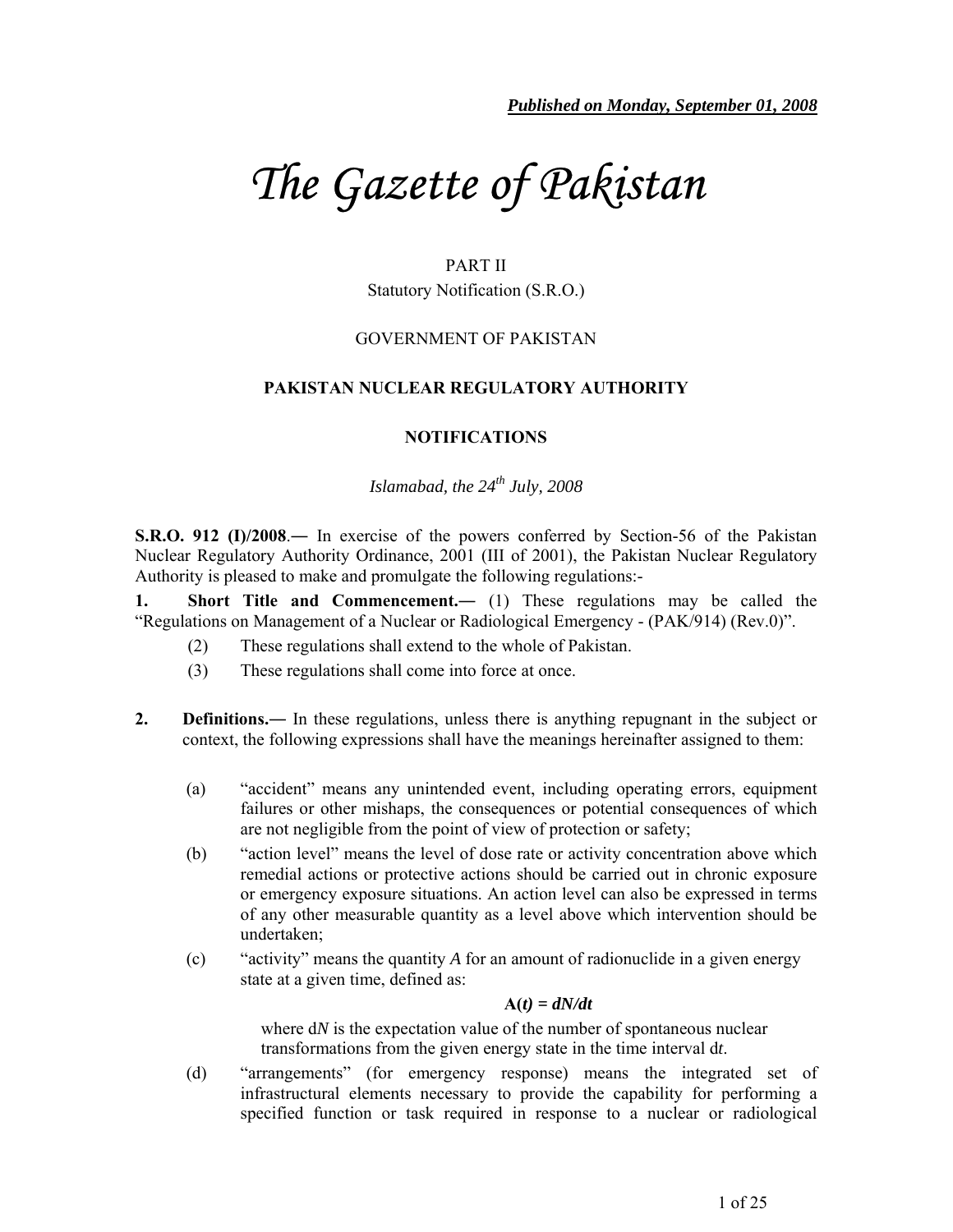emergency, these elements may include authorities and responsibilities, organization, coordination, personnel, plans, procedures, facilities, equipment or training;

- (e) "Authority" means the Pakistan Nuclear Regulatory Authority established under section 3 of the Ordinance;
- (f) "authorization" means an authorization granted under section 20 or, as the case may be, sections 21,22 or 23 of the Ordinance;
- (g) "avertable dose" means the dose that could be averted, if a countermeasure or set of countermeasures were to be applied;
- (h) "collective dose" means an expression for the total radiation dose incurred by a population, defined as the product of the number of individuals exposed to a source and their average radiation dose, the collective dose is expressed in mansieverts (man.Sv);
- (i) "dangerous source" means a source that could, if not under control, give rise to exposure sufficient to cause severe deterministic effects, this categorization is used for determining the need for emergency response arrangements and is not to be confused with categorizations of sources for other purposes;
- (j) "deterministic effect" means a health effect of radiation for which generally a threshold level of dose exists above which the severity of the effect is greater for a higher dose, such an effect is described as a 'severe deterministic effect' if it is fatal or life threatening or results in a permanent injury that reduces quality of life, examples of deterministic effects include erythema and acute radiation syndrome (radiation sickness);
- (k) "effective dose, E" means the quantity E, defined as a summation of the tissue equivalent doses, each multiplied by the appropriate tissue weighting factor:

$$
E = \sum_{T} w_{T} \cdot H_{T}
$$

where  $H_T$  is the equivalent dose in tissue T and  $w_T$  is the tissue weighting factor for tissue T. From the definition of equivalent dose, it follows that:

$$
E = \sum_{T} w_{T} \cdot \sum_{R} w_{R} \cdot D_{T R}
$$

where w<sub>R</sub> is the radiation weighting factor for radiation R and  $D_{TR}$  is the average absorbed dose in the organ or tissue T.

(l) "equivalent dose,  $H_T$ " means the quantity  $H_{TR}$ , defined as:

$$
H_{T R} = w_{R} \cdot D_{T R}
$$

where  $D_{TR}$  is the absorbed dose delivered by radiation type R averaged over a tissue or organ T and  $w_R$  is the radiation weighting factor for radiation type R. When the radiation field is composed of different radiation types with different values of  $w_R$  the equivalent dose is: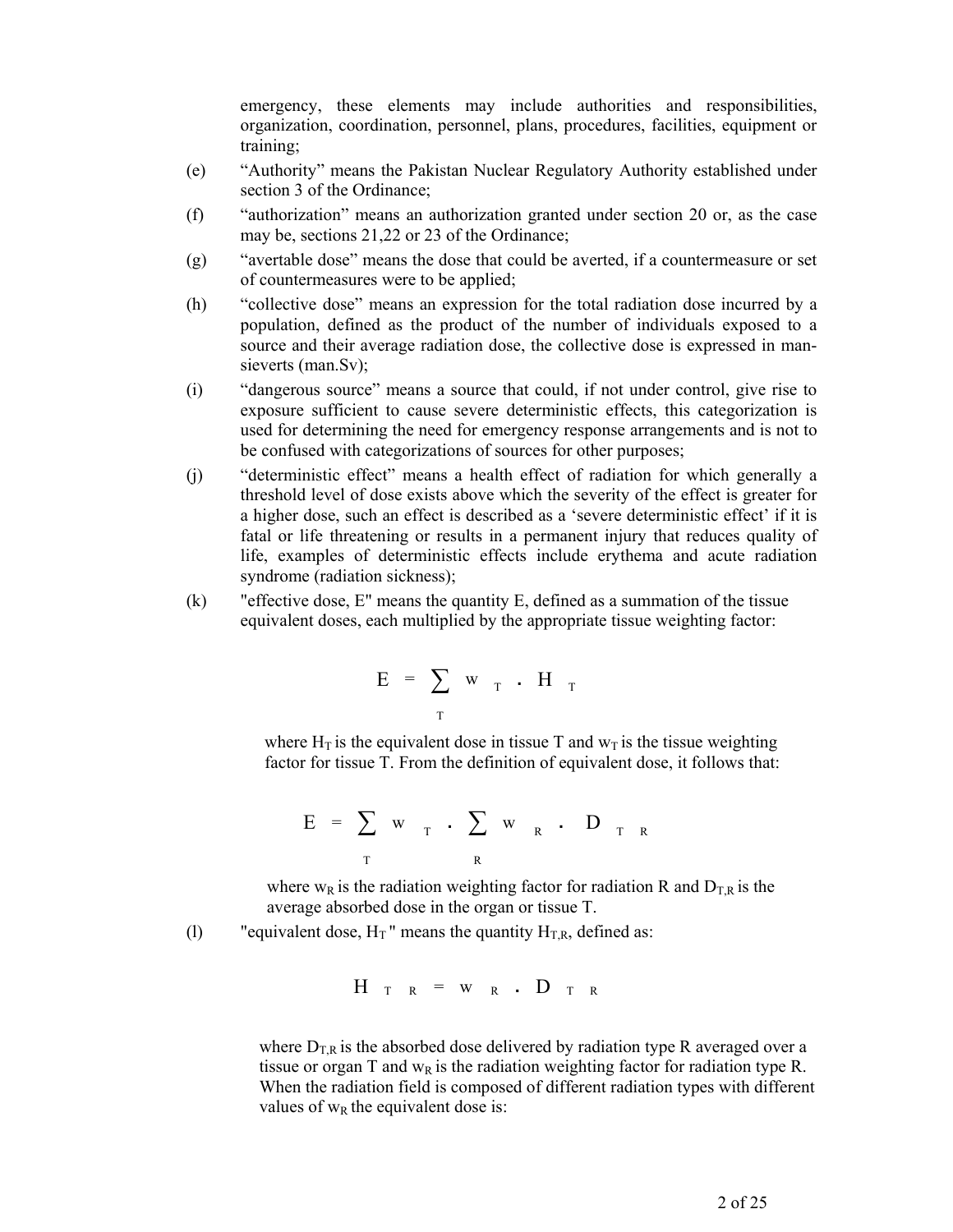$$
H_{T} = \sum_{R} w_{R} \cdot D_{T-R}
$$

- (m) "emergency" means a non-routine situation or event that necessitates prompt action, primarily to mitigate a hazard or adverse consequences for human health and safety, quality of life, property or the environment, this includes nuclear and radiological emergencies and conventional emergencies such as fires, release of hazardous chemicals, storms or earthquakes, it includes situations for which prompt action is warranted to mitigate the effects of a perceived hazard;
- (n) "emergency action level" (EAL) means a specific, predetermined, observable criterion used to detect, recognize and determine the emergency class;
- (o) "emergency class" means a set of conditions that warrant a similar immediate emergency response, this is the term used for communicating to the response organizations and the public the level of response needed, the events that belong to a given emergency class are defined by criteria specific to the installation, source or practice, which if exceeded indicate classification at the prescribed level, for each emergency class, the initial actions of the response organizations are predefined;
- (p) "emergency classification" means the process whereby an authorized official classifies an emergency in order to declare the applicable emergency class, upon declaration of the emergency class, the response organizations initiate the predefined response actions for that emergency class;
- (q) "emergency control center ECC" means a notification point for the facilities in hazard category I  $\&$  II that is staffed or able to be alerted at all times for promptly responding to, or initiating a response to an emergency, it is established to plan, assess, monitor and implement on-site and off-site emergency response actions;
- (r) "emergency phase" means the period of time from the detection of conditions warranting an emergency response until the completion of all the actions taken in anticipation of or in response to the radiological conditions expected in the first few months of the emergency, this phase typically ends when the situation is under control, the off-site radiological conditions have been characterized sufficiently well to identify where food restrictions and temporary relocation are required, and all required food restrictions and temporary relocations have been implemented;
- (s) "emergency plan" means a description of the objectives, policy and concept of operations for the response to an emergency and of the structure, authorities and responsibilities for a systematic, coordinated and effective response, the emergency plan serves as the basis for the development of other plans, procedures and checklists;
- (t) "emergency preparedness" means the capability to take actions that will effectively mitigate the consequences of an emergency for human health and safety, quality of life, property and the environment;
- (u) "emergency procedures" means a set of instructions describing in detail the actions to be taken by response personnel in an emergency;
- (v) "emergency response" means the performance of actions to mitigate the consequences of an emergency for human health and safety, quality of life, property and the environment, it may also provide a basis for the resumption of normal social and economic activity;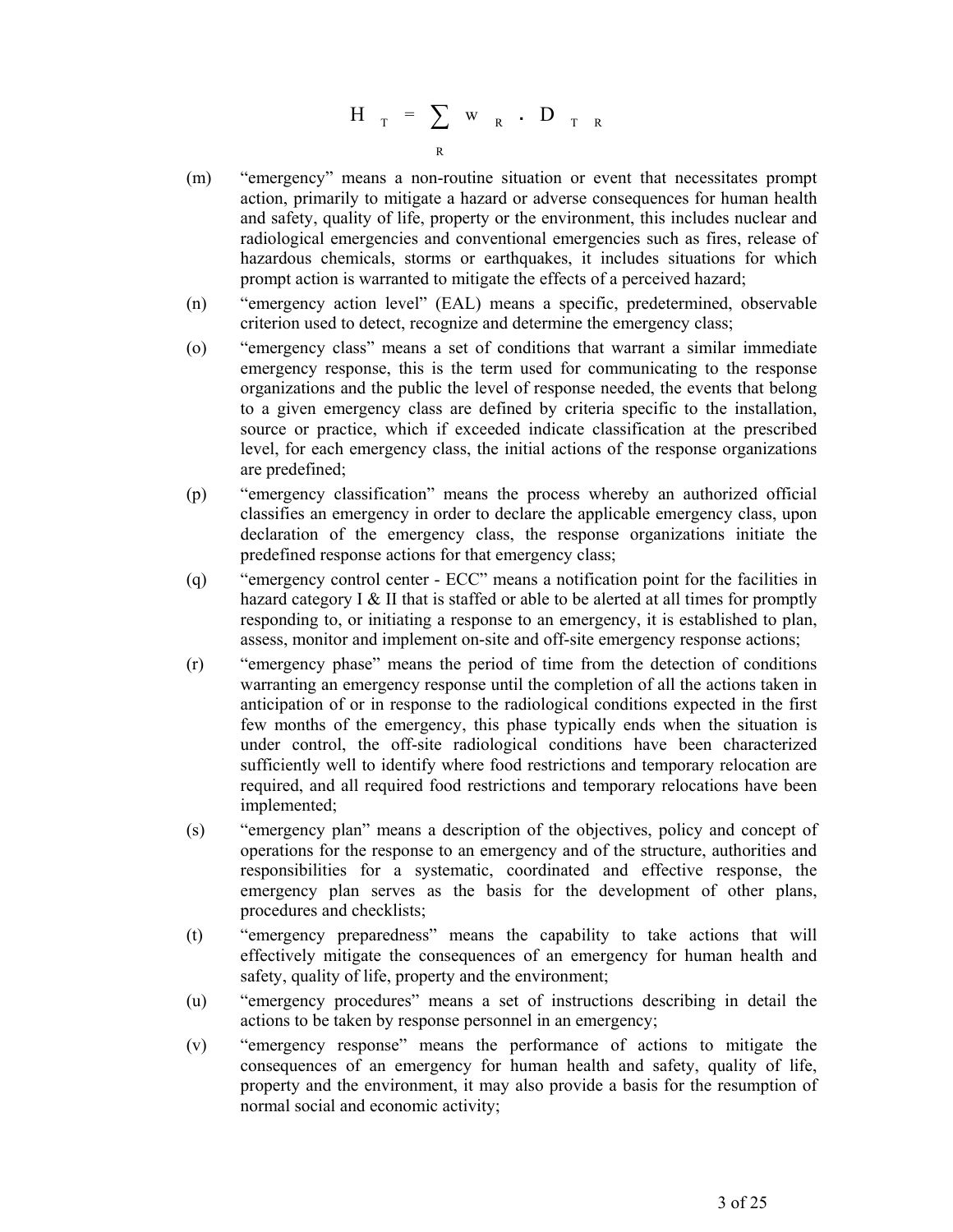- (w) "emergency services" means the local off-site response organizations that are generally available and that perform emergency response functions, these may include police, fire fighters and rescue brigades, ambulance services and control teams for hazardous materials;
- (x) "emergency worker" means a worker who may be exposed in excess of occupational dose limits while performing actions to mitigate the consequences of an emergency for human health and safety, quality of life, property and the environment;
- (y) "emergency zones" means the precautionary action zone and/or the urgent protective action planning zone;
- (z) "exposure" means the act or condition of being subject to irradiation, exposure can be either external exposure (due to a source outside the body) or internal exposure (due to a source within the body);
- (aa) "first responders" means the first members of an emergency service to respond at the scene of an emergency;
- (bb) "gray" means the SI unit of kerma and absorbed dose, it is expressed as (Gy) and is numerically equal to 1 J/kg;
- (cc) "initial phase" means the period of time from the detection of conditions that warrant the performance of response actions that must be taken promptly in order to be effective until those actions have been completed, these actions include mitigatory actions by the operator and urgent protective actions on and off the site;
- (dd) "intervention" means any action intended to reduce or avert exposure or the likelihood of exposure to sources which are not part of a controlled practice or which are out of control as a consequence of an accident;
- (ee) "intervention level" means the level of avertable dose at which a specific protective action is taken in an emergency or a situation of chronic exposure;
- (ff) "licensee" means the holder of a license issued under section 19 of the Ordinance;
- (gg) "longer term protective action" means a protective action that is not an urgent protective action, such protective actions are likely to be prolonged over weeks, months or years, these include measures such as relocation, agricultural countermeasures and remedial actions;
- (hh) "mitigatory action" means immediate action by the operator or other party:
	- (i) to reduce the potential for conditions to develop that would result in exposure or a release of radioactive material requiring emergency actions on or off the site; or
	- (ii) to mitigate source conditions that may result in exposure or a release of radioactive material requiring emergency actions on or off the site;
- (ii) "national disaster management authority" (NDMA) means the authority which serves as a focal point and coordinating body to facilitate implementation of disaster risk management strategies at national level, it undertakes joint planning with PNRA and its licensees for instituting nuclear or radiological disaster hazard profiling, preparedness and mitigation measures with respect to off-site consequences;
- (jj) "notification" means
	- (i) a report submitted promptly to the Authority providing details of an emergency or a potential emergency; or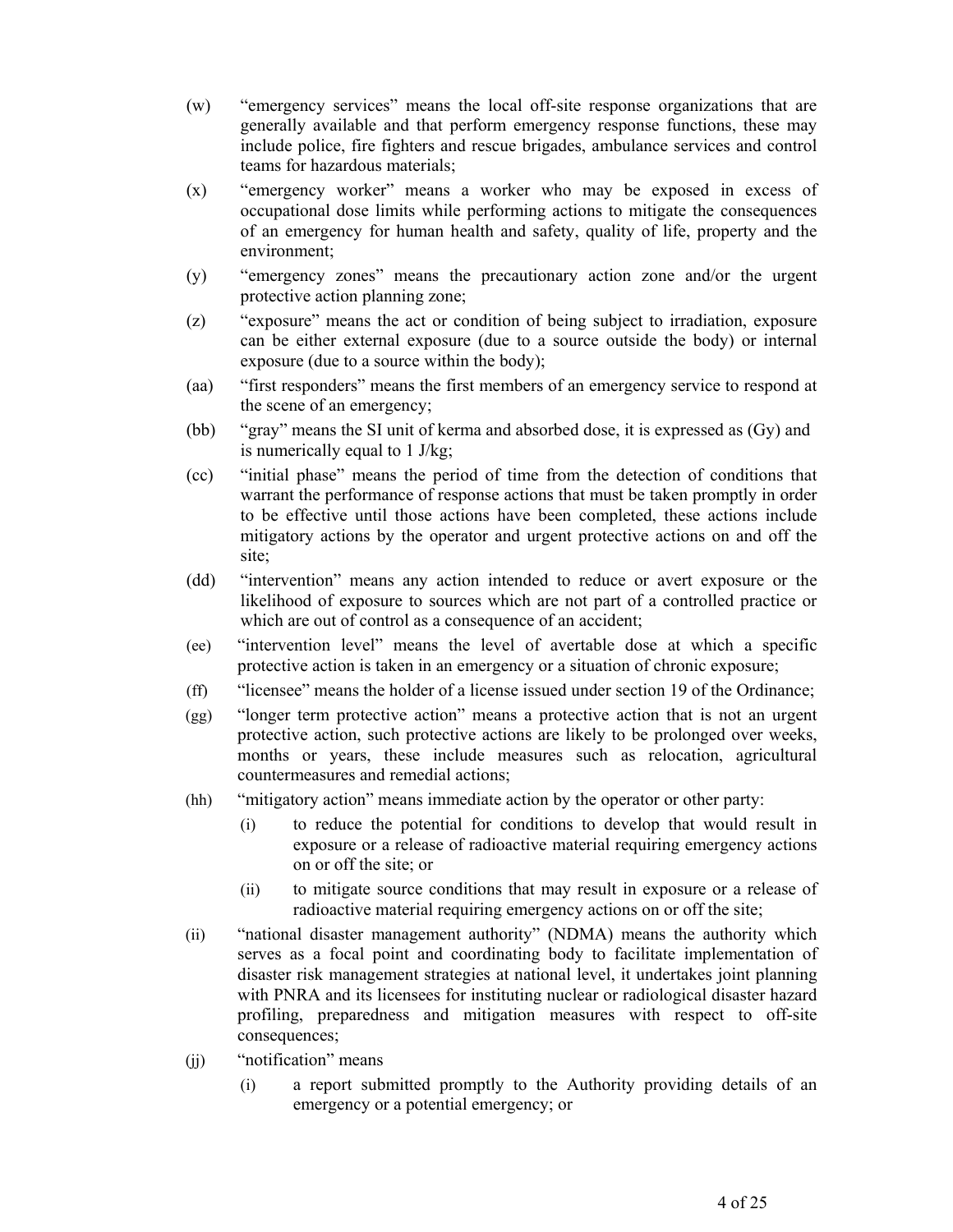- (ii) a set of actions taken upon detection of emergency conditions with the purpose of alerting all organizations with responsibility for emergency response in the event of such conditions;
- (kk) "notification point" means a set up in facilities in hazard category III, IV  $&$  V which have arrangements to receive notification and to initiate promptly the predetermined actions to activate the emergency response;
- (ll) "nuclear or radiological emergency" means an emergency in which there is, or is perceived to be, a hazard due to:
	- (i) the energy resulting from a nuclear chain reaction or from the decay of the products of a chain reaction; or
	- (ii) radiation exposure;
- (mm) "off-site" means outside the site area;
- (nn) "on-site" means within the site area;
- (oo) "operational intervention level" (OIL) means a calculated level, measured by instruments or determined by laboratory analysis, that corresponds to an intervention level or action level, OILs are typically expressed in terms of dose rates or of activity of radioactive material released, time integrated air concentrations, ground or surface concentrations, or activity concentrations of radio nuclides in environmental, food or water samples, an OIL is a type of action level that is used immediately and directly (without further assessment) to determine the appropriate protective actions on the basis of an environmental measurement;
- (pp) "ordinance" means the Pakistan Nuclear Regulatory Authority Ordinance (III of 2001);
- (qq) "practice" means any human activity that introduces additional sources of exposure or exposure pathways or extends exposure to additional people or modifies the network of exposure pathways from existing sources, so as to increase the exposure or the likelihood of exposure of people or the number of people exposed;
- (rr) "precautionary action zone PAZ" means an area around a facility for which arrangements have been made to take urgent protective actions in the event of a nuclear or radiological emergency to reduce the risk of severe deterministic health effects off the site, protective actions within this area are to be taken before or shortly after a release of radioactive material or an exposure on the basis of the prevailing conditions at the facility;
- (ss) "protective action" means an intervention intended to avoid or reduce doses to members of the public in emergencies or situations of chronic exposure;
- (tt) "radiation protection officer" RPO means an individual technically competent in radiation protection matters relevant for a given type of practice who is designated by the licensee to oversee the application of the requirements of these regulations;
- (uu) "radiation specialist" means a person trained in radiation protection and other areas of specialization necessary in order to be able to assess radiological conditions, to mitigate radiological consequences or to control doses to responders;
- (vv) "radiological assessor" means a person who in the event of a nuclear or radiological emergency assists the operator of a dangerous source by performing radiation surveys, performing dose assessments, controlling contamination,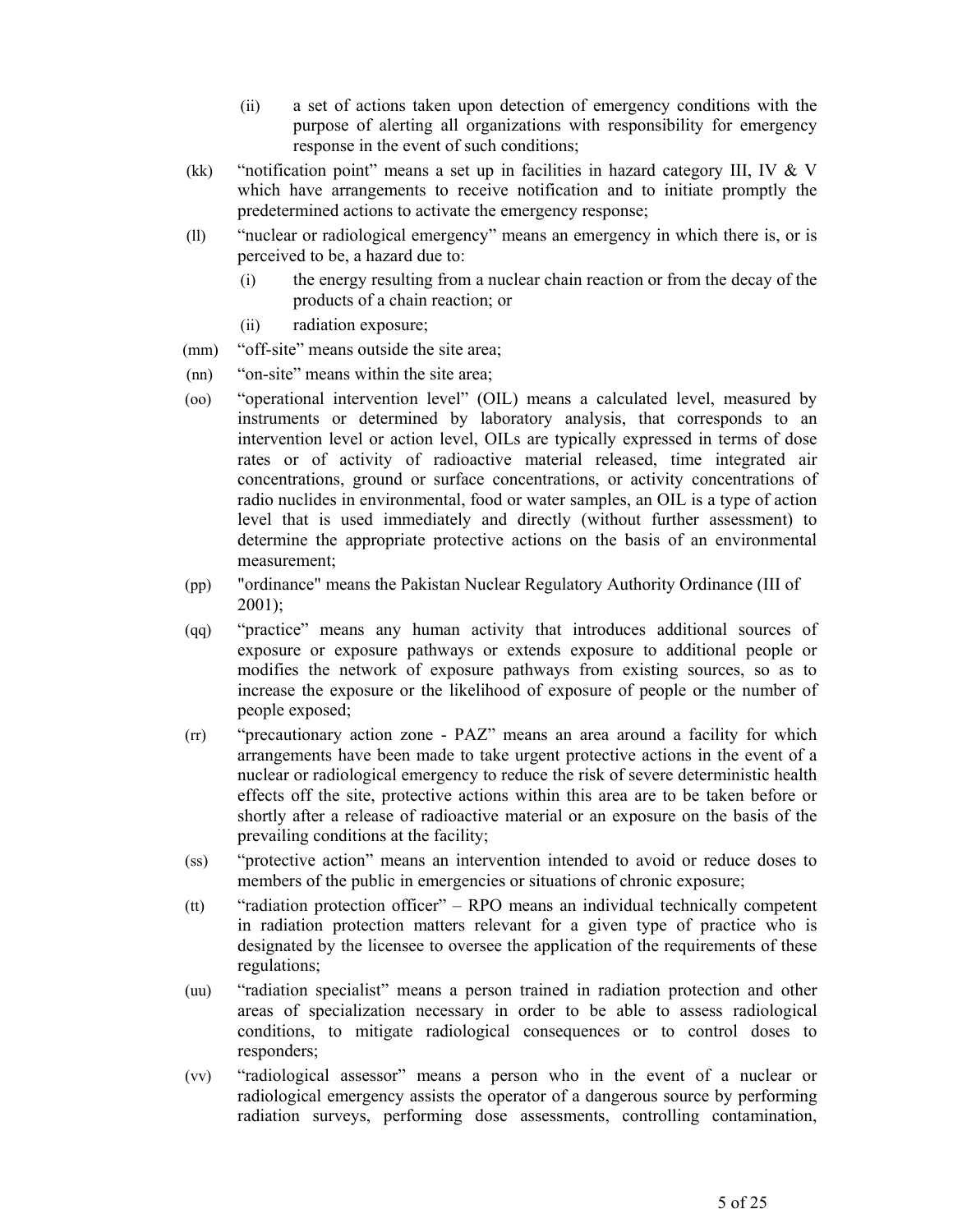ensuring the radiation protection of emergency workers and formulating recommendations on protective actions, the radiological assessor would generally be the radiation protection officer;

- (ww) "response organization" means an organization designated or otherwise recognized as being responsible for managing or implementing any aspect of an emergency response;
- (xx) "sievert" means the SI unit of *equivalent dose* and *effective dose,* it is expressed as (Sv) and is numerically equal to 1 J/kg;
- (yy) "significant transboundary release" means a release of radioactive material to the environment that may result in doses or levels of contamination beyond national borders from the release which exceed international intervention levels or action levels for protective actions, including food restrictions and restrictions on commerce;
- (zz) "site area" means a geographical area that contains an authorized facility, activity or source and within which the management of the authorized facility or activity may directly initiate emergency actions, this is typically the area within the security perimeter fence or other designated property marker, it may also be the controlled area around a radiography source or a cordoned off area established by first responders around a suspected hazard;
- (aaa) "source" means anything that may cause radiation exposure, such as by emitting ionizing radiation or by releasing radioactive substances or materials, and can be treated as a single entity for protection and safety purposes;
- (bbb) "special facility" means a facility for which predetermined facility specific actions need to be taken if urgent protective actions are ordered in its locality, examples include chemical plants that cannot be evacuated until certain actions have been taken to prevent fire or explosions and telecommunications centers that must be staffed in order to maintain telephone services;
- (ccc) "special population groups" means members of the public for whom special arrangements are necessary in order for effective protective actions to be taken, examples include disabled persons, hospital patients and prisoners;
- (ddd) "stochastic effect" (of radiation) means a radiation induced health effect, the probability of occurrence of which is greater for a higher radiation dose and the severity of which (if it occurs) is independent of dose, stochastic effects may be somatic effects or hereditary effects, and generally occur without a threshold level of dose, examples include thyroid cancer and leukemia;
- (eee) "hazard assessment" means the process of analyzing systematically the hazards associated with facilities, activities or sources within or beyond the borders of a State in order to identify:
	- (i) those events and the associated areas for which protective actions may be required within the State;
	- (ii) the actions that would be effective in mitigating the consequences of such events;
- (fff) "transient population groups" means those members of the public who are residing for a short period of time (days to weeks) in a location (such as a camping ground) that can be identified in advance, this does not include members of the public who may be traveling through an area;
- (ggg) "transnational emergency" means a nuclear or radiological emergency of actual, potential or perceived radiological significance for more than one State, this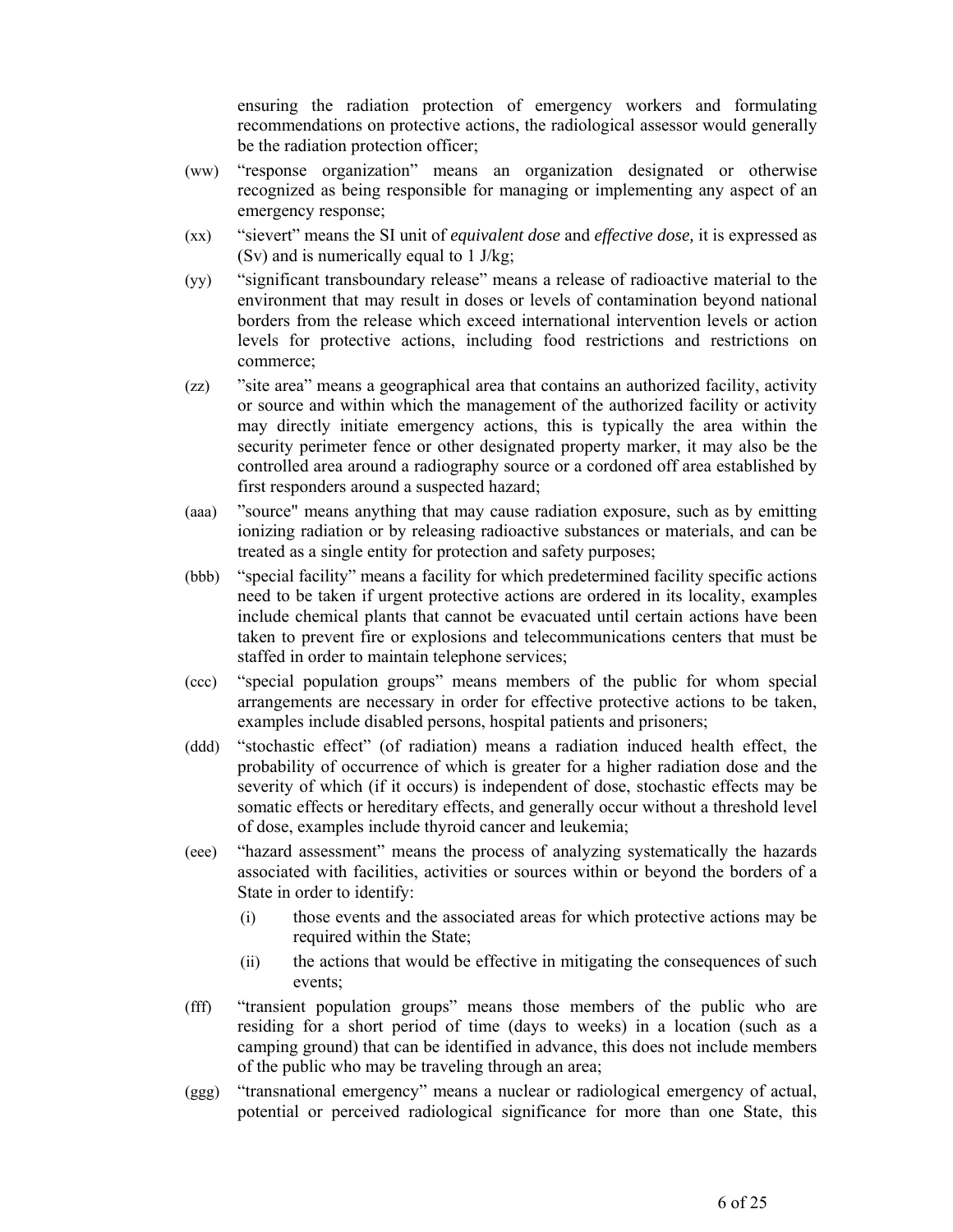includes:

- (i) a significant transboundary release of radioactive material (however, a transnational emergency does not necessarily imply a significant transboundary release of radioactive material);
- (ii) a general emergency at a facility or other event that could result in a significant transboundary release (atmospheric or aquatic) of radioactive material;
- (iii) discovery of the loss or illicit removal of a dangerous source that has been transported across or is suspected of having been transported across a national border;
- (iv) an emergency resulting in significant disruption to international trade or travel;
- (v) an emergency warranting the taking of protective actions for foreign nationals or embassies in the State in which it occurs;
- (vi) an emergency resulting in or potentially resulting in severe deterministic effects and involving a fault and/or problem (such as in equipment or software) that could have serious implications for safety internationally;
- (vii) an emergency resulting in or potentially resulting in great concern among the population of more than one State owing to the actual or perceived radiological hazard;
- (hhh) '"urgent protective action" means a protective action in the event of an emergency which must be taken promptly (normally within hours) in order to be effective, and the effectiveness of which will be markedly reduced if it is delayed, the most commonly considered urgent protective actions in a nuclear or radiological emergency are evacuation, decontamination of individuals, sheltering, respiratory protection, iodine prophylaxis and restriction of the consumption of potentially contaminated foodstuffs;
- (iii) "urgent protective action planning zone UPZ" means an area around a facility for which arrangements have been made to take urgent protective actions in the event of a nuclear or radiological emergency to avert doses off the site in accordance with international safety standards, protective actions within this area are to be taken on the basis of environmental monitoring or as appropriate, prevailing conditions at the facility;

**3. Objective-** These regulations establish the requirements for an adequate level of preparedness and response for a nuclear or radiological emergency. Their implementation is intended to minimize the consequences for people, property and the environment of any nuclear or radiological emergency.

**4. Scope –** (1) These regulations shall apply to all those practices and sources that have the potential for causing radiation exposure or environmental radioactive contamination warranting an emergency intervention.

(2) The types of practices and sources covered by these regulations include: land based nuclear reactors; facilities for the mining and processing of radioactive ores; facilities for fuel reprocessing and other fuel cycle facilities; facilities for the management of radioactive waste; the transport of radioactive material; sources of radiation used in industrial, agricultural, medical, research and teaching applications; facilities using radiation or radioactive material; and satellites and radio thermal generators using radiation sources or reactors. These regulations shall also cover emergencies arising from radiation sources of an unknown or untraceable origin and any other source or practice as specified by the Authority.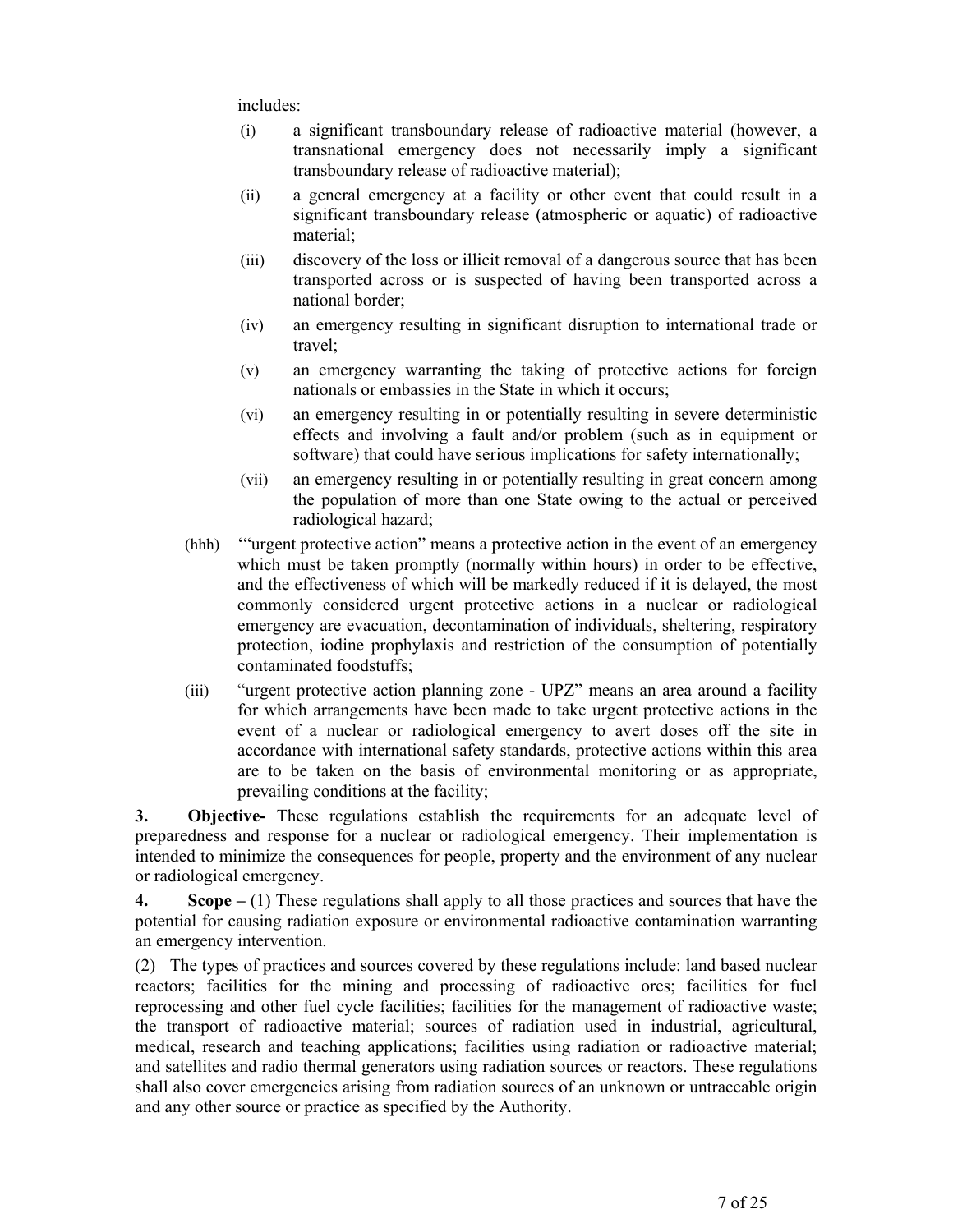(3) These regulations shall apply to actions in preparedness and response for emergencies involving hazards associated with ionizing radiation only.

**5. Interpretation -** The decision of the Chairman of the Authority, regarding the interpretation of any word or phrase of these regulations or applicability of these regulations shall be final and binding on the licensee.

**6. General Responsibilities** - (1) The licensee shall; take all reasonably practical measures to prevent accidents in nuclear installations and to mitigate their consequences should they occur; to ensure with a high level of confidence that*,* for all possible accidents taken into account in the design of the installation, including those of very low probability, any radiological consequences would be minor and below prescribed limits; and to ensure that the likelihood of accidents with serious radiological consequences is extremely low."

(2) **Goals of Emergency Response -** In a nuclear or radiological emergency, the practical goals of emergency response are:

- (a) to regain control of the situation;
- (b) to prevent or mitigate consequences at the scene;
- (c) to prevent the occurrence of deterministic health effects in workers and the public;
- (d) to render first aid and to manage the treatment of radiation injuries;
- (e) to prevent, to the extent practicable, the occurrence of stochastic health effects in the population;
- (f) to prevent, to the extent practicable, the occurrence of non-radiological effects on individuals and among the population;
- (g) to protect, to the extent practicable, property and the environment;
- (h) to prepare, to the extent practicable, for the resumption of normal social and economic activity.

(3) **Goals of Emergency Preparedness –** The practical goal of emergency preparedness is to ensure that arrangements are in place for a timely, managed, controlled, coordinated and effective response at the scene, and at the local, regional, national and international level, to any nuclear or radiological emergency.

# **7. General Requirements**

#### (1) **Basic Responsibilities**

- (a) The preparedness for emergency response actions both within and outside facilities, if applicable, or elsewhere, for sources under the control of the licensee shall include the actions to be taken both in and after an emergency.
- (b) The licensee shall, in advance, coordinate with local response organizations for the management of interventions in emergency exposure or environmental radioactive contamination situations.
- (c) The licensee shall, in consultation with the Authority, coordinate with National Disaster Management Authority (NDMA)/ Provincial Disaster Management Authority (PDMA) or District Disaster Management Authority (DDMA) for the provision of necessary support in case the consequences are expected to be beyond the control of licensee and local response organizations. Roles and responsibilities of above referred stakeholders with regards to generating off site awareness on radiation safety and hazard profiling, disaster risk mitigation, preparedness and response will be defined in National Radiological Emergency Plan.
- (d) The licensee shall establish the preparedness and response arrangements for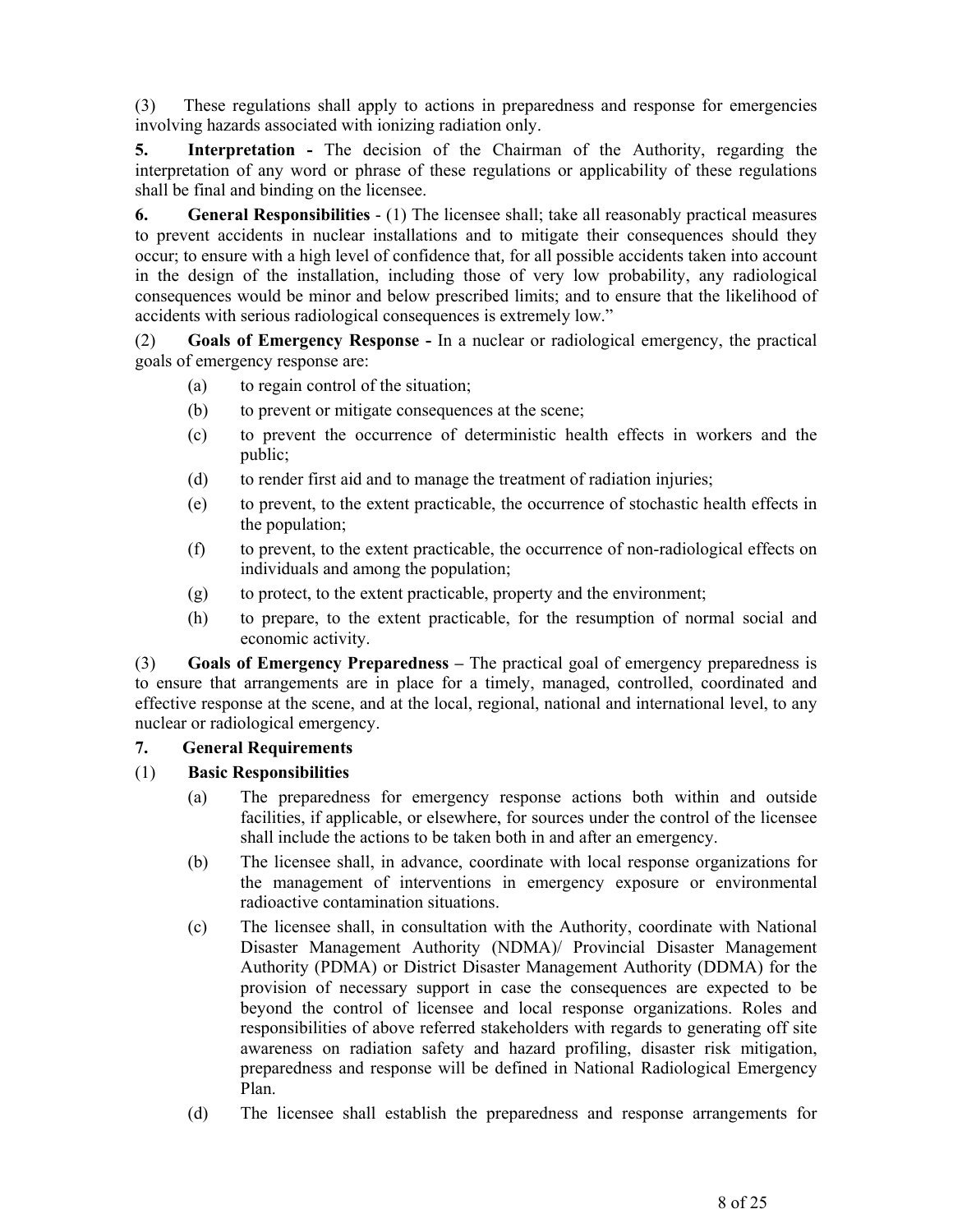nuclear and radiation related hazards as grouped in Table I.

- (e) The licensee in hazard category I, II or III shall establish appropriate emergency preparedness and response programs from the time that nuclear fuel or significant amounts of radioactive or fissile material is brought to the site. Complete emergency preparedness shall be ensured before the commencement of operation.
- (f) The licensee shall demonstrate that the emergency arrangements are tested in an exercise/drill before the commencement of operation [of a new practice]. Thereafter, exercises/drills of the emergency arrangements shall be conducted at suitable intervals as agreed in the emergency plans, some of which will be witnessed by the Authority.
- (g) The licensee shall establish an appropriate management system for implementing an effective strategy so that suitable arrangements are adopted to meet the time scale for response throughout the emergency.

## (2) **Assessments of Hazards**

- (a) The licensee shall:
	- (i) in designing a hazard category I facility, ensure the adequacy of emergency response arrangements;
	- (ii) in designing a hazard category I, II or III facility, carry out comprehensive safety analysis to identify all sources of exposure and to evaluate radiation doses that could be received by workers at the facility and the public, as well as potential effects on the environment, the safety analysis examines event sequences that may lead to an emergency, on the basis of this analysis requirements for emergency preparedness and response will be established.
- (b) The nature and extent of emergency arrangements for preparedness and response shall be commensurate with the potential magnitude and nature of the hazard associated with the facility or activity. The full range of postulated events shall be considered in hazard assessment. In the hazard assessment, emergencies involving a combination of a nuclear or radiological emergency and a conventional emergency such as an earthquake shall be considered. In the hazard assessment any populations at risk shall be identified and, to the extent practicable, the likelihood, nature and magnitude of the various radiation related hazards shall be considered. The hazard assessment shall be so conducted as to provide a basis for establishing detailed requirements for arrangements for preparedness and response by categorizing facilities and practices consistent with five hazard categories.
- (c) The licensee shall periodically conduct a review in order to ensure that all practices or situations that could necessitate an emergency intervention are identified. This review shall take into account the lessons learned from research, operating experience and emergency exercises/drills.
- (d) In a hazard assessment licensee shall identify sources, on-site areas, off-site areas and locations for which a nuclear or radiological emergency could warrant:
	- (i) precautionary urgent protective action to prevent severe deterministic health effects by keeping doses below those for which intervention would be expected to be undertaken under any circumstances;
	- (ii) urgent protective action to prevent stochastic effects to the extent practicable by averting doses, in accordance with Annex-III;
	- (iii) agricultural countermeasures, countermeasures to ingestion and longer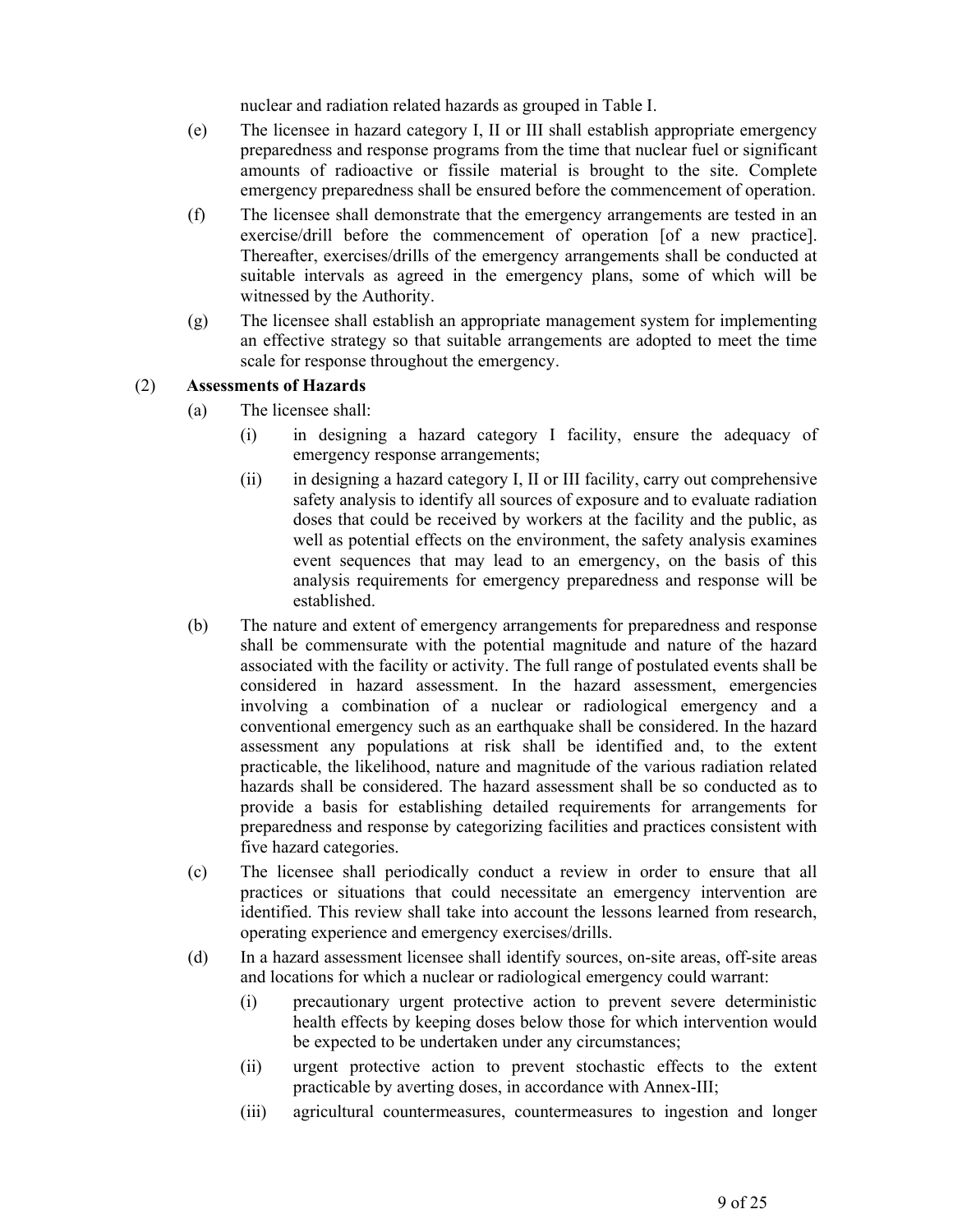term protective measures, in accordance with Annex-III; or

- (iv) protection for the workers responding (undertaking an intervention), in accordance with Annex-III.
- (e) The licensee shall identify locations at which there is a significant probability of encountering a dangerous source that has been lost, abandoned, illicitly removed or illicitly transported in the hazard assessment.

# **8. Functional Requirements**

# (1) **Establishing Emergency Management and Operations**

# (a) **Response**

- (i) The on-site emergency response shall be promptly executed and managed by the licensee without impairing the performance of the continuing operational safety functions.
- (ii) The off-site emergency response shall be effectively managed and coordinated with the on-site response.
- (iii) The licensee shall coordinate with concerned response organizations.
- (iv) The licensee for facilities in hazard category I or II jurisdictions shall ensure coordination and mutual support among response organizations that fall within the Precautionary Action Zone (PAZ) or the Urgent Protective action planning Zone (UPZ).

## (b) **Preparedness**

- (i) The licensee for facilities in hazard category I, II or III shall clearly define the transition from normal to emergency operations and make it effective without jeopardizing safety. The responsibilities of everyone who would be on the site in an emergency shall be designated as part of the transition. It shall be ensured that the transition to the emergency response and the performance of initial response actions do not impair the ability of the operational staff (such as the control room staff) to follow the procedures needed for safe operations and for taking mitigatory actions.
- (ii) The licensee for facilities in hazard category I or II, shall make arrangements to coordinate the emergency responses of all the off-site response organizations with the on-site response.
- (iii) The licensee shall make arrangements for the implementation of a command and control system for the response to a nuclear or radiological emergency. This shall include arrangements for coordinating activities and for developing strategies.

# (2) **Identifying, Notifying and Activating**

# (a) **Response**

- (i) When circumstances necessitate an emergency response, licensee shall promptly determine the appropriate emergency class or the level of emergency response and shall initiate the appropriate on-site actions. The licensee shall notify and provide updated information to the Authority and as appropriate, to the off-site authorities.
- (ii) The licensee shall immediately notify a nuclear or radiological emergency warranting an off-site response to the concerned person in that organization, so as to enable the off-site authorities to promptly initiate the preplanned and coordinated response, appropriate to the level of emergency.
- (b) **Preparedness**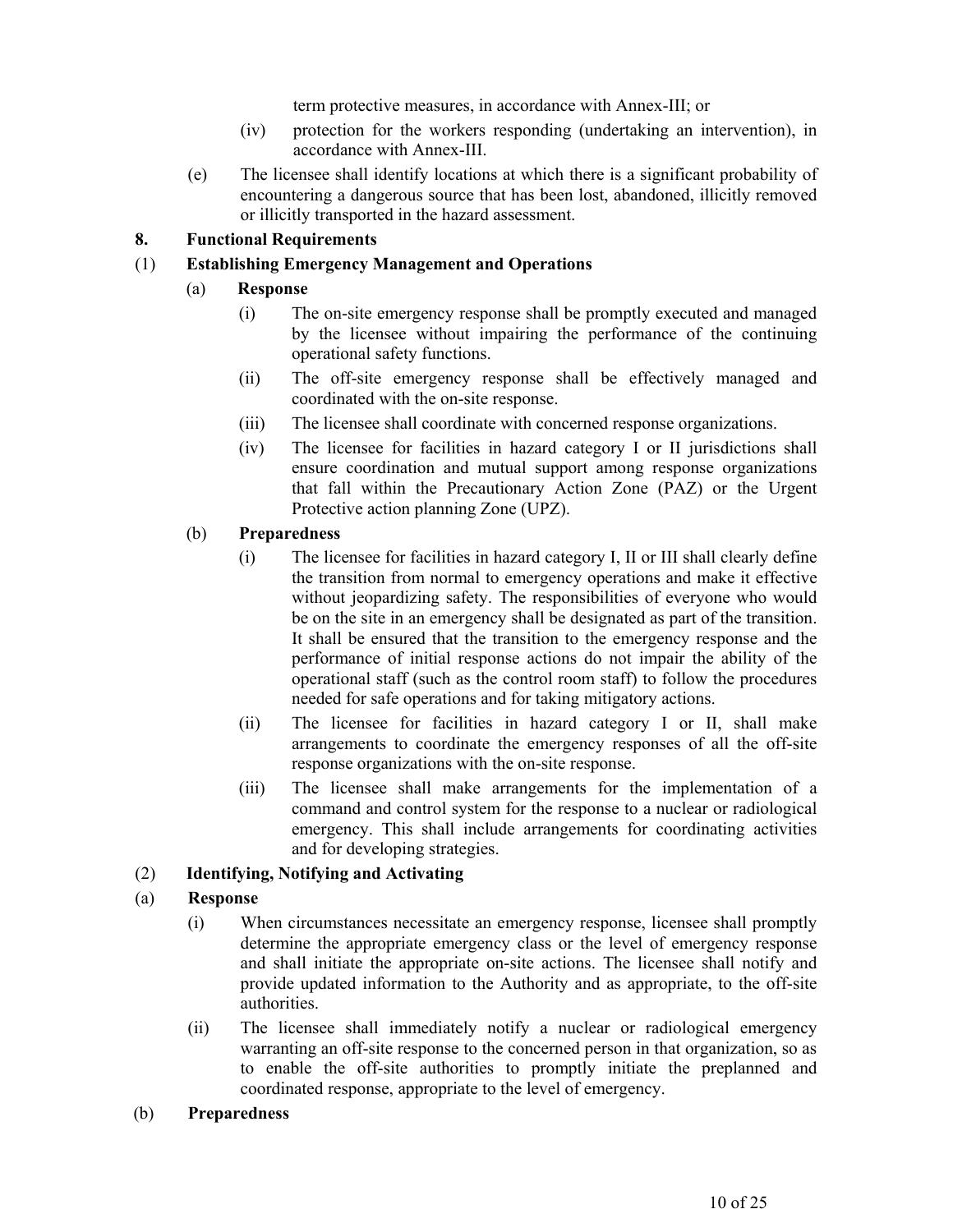- (i) The licensee shall establish an on-site Emergency Control Center-ECC/Notification Point which is responsible for sending emergency notifications of an actual or potential nuclear or radiological emergency arising due to sources under his control. The ECC/notification point shall be made continuously available to send or receive any notification or request for assistance and to respond promptly or to initiate an off-site response.
- (ii) In case a dangerous source is lost, illicitly removed or illicitly transported, licensee shall promptly inform the Authority and make arrangements to ensure that the local authorities responsible for response are aware of the indicators of a potential emergency and aware of the immediate actions warranted if an emergency is suspected.
- (iii) The licensee of a facility or practice in hazard category I, II, III or IV shall make arrangements for the prompt identification of an actual emergency and its potential consequences for determination of the appropriate level of response. This shall include a system for classifying all potential nuclear and radiological emergencies that warrant an intervention to protect workers and the public, in accordance with Annexure-III, which covers emergencies of the following types at facilities (i–iv) and other emergencies such as (v) below:
	- (1) **General emergencies** at facilities in hazard category I or II involving an actual or substantial risk of release of radioactive material or radiation exposure that requires urgent protective actions off the site. Upon declaration of this class of emergency, actions shall be promptly taken to mitigate the consequences to protect people within the PAZ and UPZ, as appropriate.
	- (2) **Site area emergencies** at facilities in hazard category I or II involving a major decrease in the level of protection for those on the site and near the facility. Upon declaration of this class of emergency, actions shall be promptly taken to mitigate the consequences, to protect people on the site and to make preparations to take protective actions off the site if this becomes necessary.
	- (3) **Plant/Facility emergencies** at facilities in hazard category I, II or III involving a major decrease in the level of protection for people on the site. Upon declaration of this class of emergency, actions shall be promptly taken to mitigate the consequences and to protect people on the site. Emergencies in this class can never give rise to an off-site hazard.
	- (4) **Stand by/Alerts** at facilities in hazard category I, II or III involving an uncertain or significant decrease in the level of protection for the public or people on the site. Upon declaration of this class of emergency, actions shall be promptly taken to assess and mitigate the consequences and to increase the readiness of the on-site and off-site response organizations, as appropriate.
	- (5) **Other emergencies** such as an uncontrolled source emergency involving the loss, theft or lack of control of a dangerous source.
- (iv) The criteria for classification shall have predefined Emergency Action Levels (EALs) that relate to abnormal conditions at the facility or practice concerned. The classification system shall be established with the aim of initiating a response prompt enough to allow for effective management and the implementation of emergency operations, including mitigation by the licensee, urgent protective actions and the protection of emergency workers.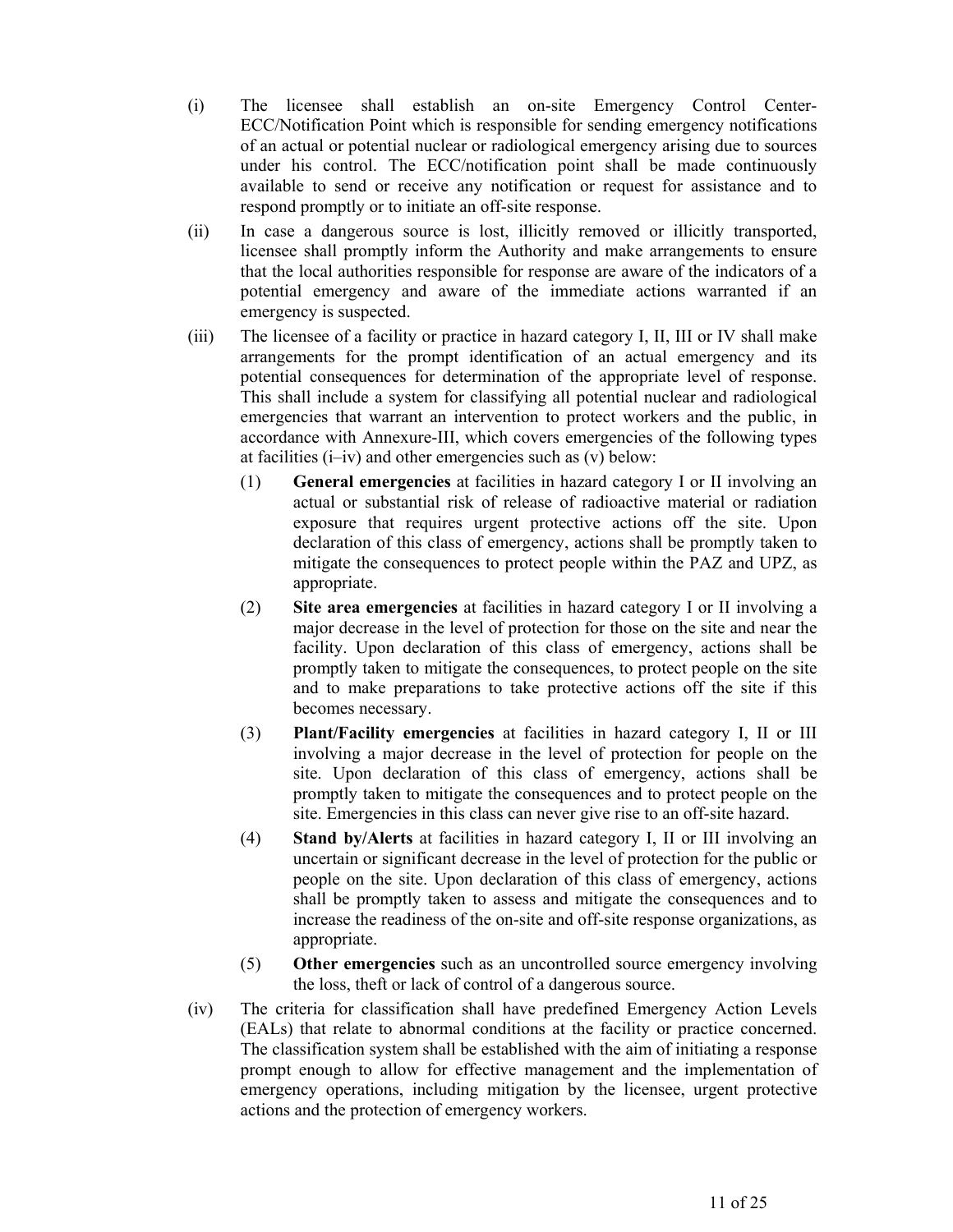- (v) For each facility or practice in hazard category I or II an off-site ECC with territory within the emergency zones shall be designated responsible for receiving emergency notification of an actual or potential nuclear or radiological emergency. This off-site ECC shall be continuously available to receive a notification or request for assistance and to initiate promptly the appropriate preplanned off-site response.
- (vi) The licensee of a facility or practice in hazard category I, II, III or IV shall designate a person available at all times who is authorized and made responsible: to classify a nuclear or radiological emergency and upon classification promptly inform the Authority and initiate an appropriate response. This person shall be provided with suitable means of alerting on-site response personnel and notifying the off-site authorities.
- (vii) The licensee of a facility or practice in hazard category I, II, III or IV shall ensure that adequate arrangements are made for identifying a situation that requires emergency response and communicating it to the responsible authorities, for:
	- (1) early prediction or assessment of the extent and significance of any unplanned discharge of radioactive substances to the environment or exposures;
	- (2) rapid and continuous assessment of the nuclear or radiological emergency as it proceeds; and
	- (3) determining the need for protective actions for the public and workers.

# (3) **Taking Mitigatory Action**

# (a) **Response**

- (i) The licensee of a facility or practice in hazard category I, II, III or IV shall promptly take the actions necessary to minimize the consequences of a nuclear or radiological emergency involving a source or practice under his responsibility.
- (ii) The licensee shall ensure the availability of emergency services to support the response at facilities in hazard category I, II or III.

- (i) For all activities under hazard category IV, the licensee shall
	- (1) promptly inform the Authority,
	- (2) coordinate with the Authority for on-call advice,
	- (3) dispatch to the scene an emergency team that includes radiation specialists capable of assessing hazards involving radioactive or fissile material, assessing radiological conditions, mitigating the radiological consequences and managing the exposure of emergency workers.
- (ii) The licensee of a practice using a dangerous source (such as practices in industrial radiography or radiotherapy) shall make arrangements to respond promptly to an emergency involving the source in order to mitigate any consequences. This response shall include prompt access to a radiological assessor or Radiation Protection Officer (RPO) who is trained and qualified to assess the emergency and to mitigate any consequences.
- (iii) The licensee shall inform the Authority and initiate a prompt search in the event of a dangerous source being lost.
- (iv) For facilities in hazard category I, II or III, the licensee shall make arrangements for mitigatory actions to prevent an escalation of the hazard, to return the facility to a safe and stable state, to reduce the potential for releases of radioactive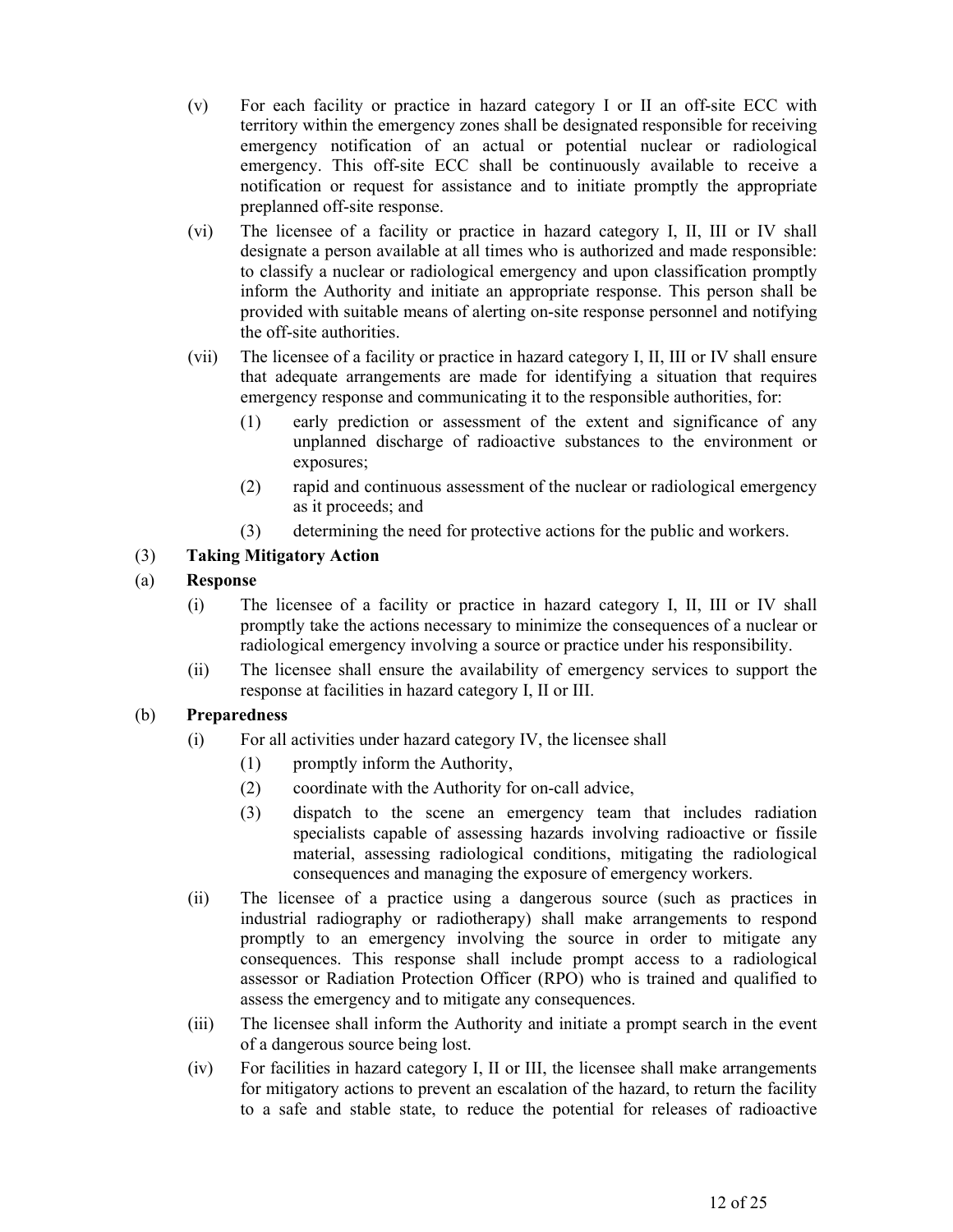material or exposures and to mitigate the consequences of any actual releases or exposures. These arrangements shall take into account the following aspects of the response to mitigate the consequences of a nuclear or radiological emergency: the operational actions necessary; the operational information needs; the workload and conditions of the operational staff (such as in the control room); the emergency response actions necessary in the facility; the conditions in the facility in which emergency response actions are necessary; and the response of the personnel, instrumentation and systems of the facility under emergency conditions. Arrangements shall include emergency operating procedures and guidance on mitigatory actions for severe conditions, for the full range of postulated emergencies, including accidents beyond the design basis.

(v) For facilities in hazard category I, II or III, the licensee shall make arrangements to provide technical assistance to the staff of ECC/Notification Point. Teams for mitigating the consequences of an emergency (damage control, fire fighting) shall be available and shall be prepared to perform actions in the facility. Any equipment necessary in response and recovery shall be placed at the most suitable location to ensure its ready availability at the time of need and to allow human access in the anticipated emergency conditions or environmental conditions. The personnel directing mitigatory actions shall be provided with an operating environment, information and technical assistance that allow them to take effective actions to mitigate the consequences of the emergency. Arrangements shall be made to obtain support promptly from off-site authorities.

## (4) **Taking Urgent Protective Action**

## (a) **Response**

The licensee shall take;

- (i) all appropriate measures to save lives.
- (ii) urgent protective actions, in accordance with Annex-II & III, to prevent to the extent practicable the occurrence of severe deterministic health effects and to avert doses.
- (iii) urgent protective actions modified as appropriate to take into account any new information relating to the emergency that becomes available.
- (iv) action to discontinue a protective action when it is no longer justified.

- (i) Optimized intervention levels for taking urgent protective actions shall be established by the licensee that are in accordance with Annex-III.
- (ii) For facilities in hazard category I or II arrangements shall be made by the licensee for effectively implementing decisions on urgent protective actions to be taken off the site. This capability shall make use of existing public infrastructure to limit the occurrence of severe deterministic health effects and to avert doses, in accordance with Annex-II  $&$  III, for the full range of possible emergencies at those facilities. These arrangements shall include the following:
	- (1) The specification of off-site emergency zones for which arrangements shall be made for taking urgent protective action. These emergency zones shall be contiguous across national borders, where appropriate, and shall include:
		- (a) A **Precautionary Action Zone (PAZ)**, for facilities in hazard category I or II, for which arrangements shall be made with the goal of taking precautionary urgent protective action, before a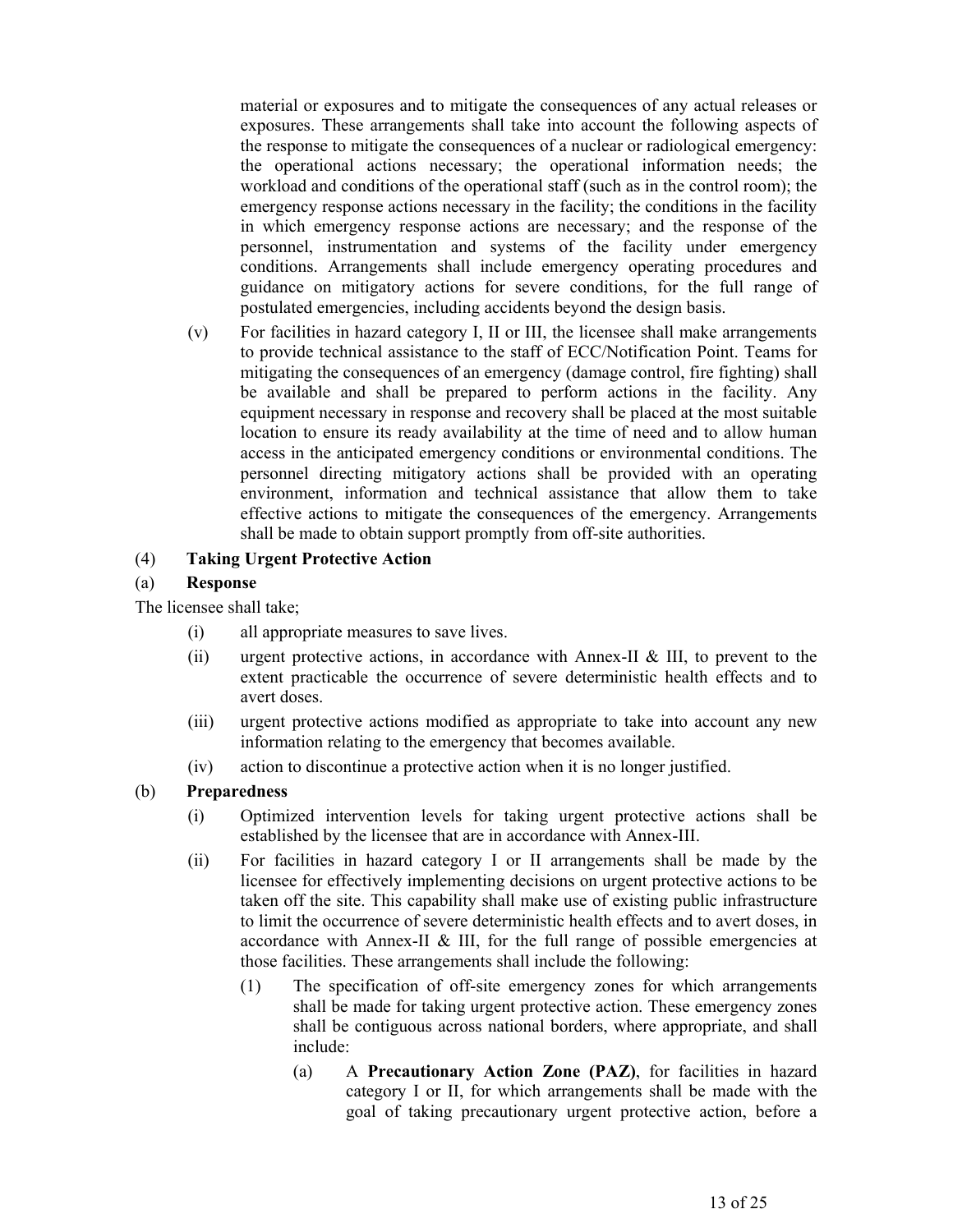release of radioactive material occurs or shortly after a release of radioactive material begins, on the basis of conditions at the facility (such as the emergency classification) in order to reduce substantially the risk of severe deterministic health effects.

- (b) An **Urgent Protective action planning Zone (UPZ)**, for facilities in hazard category I or II, for which arrangements shall be made for urgent protective action to be taken promptly, in order to avert doses off the site in accordance with Annex-III.
	- (i) Criteria, based on the emergency classification and conditions at the facility and off the site, for the formulation of recommendations for urgent protective actions off the site, which are to be provided to off-site officials responsible for taking protective action within the PAZ and UPZ. In addition, arrangements shall be made to provide for any necessary revision of these recommendations, prior to their implementation, to take account of factors (such as conditions for traveling or sheltering) that may affect the taking of protective actions and of the results of environmental monitoring following a release of radioactive material or an exposure.
	- (ii) A single position on the site made responsible at all times to recommend the protective actions to be taken, to the offsite authorities upon the declaration of a nuclear or radiological emergency, shall be notified to the Authority.
	- (iii) Arrangements for the prompt notification to the off-site ECC which has the authority and responsibility to take urgent protective actions within the PAZ and UPZ. This shall include all the jurisdictions within the emergency zones.
- (iii) The licensee in coordination with off-site authorities within the PAZ and/or UPZ shall ensure to take appropriate actions promptly upon the notification of a nuclear or radiological emergency. This shall include arrangements for: taking appropriate actions for the protection of emergency workers; alerting permanent, transient and special population groups; taking urgent protective actions; protecting supplies of food and water; imposing restrictions on the immediate consumption of products from farms or gardens and of locally produced milk; monitoring and decontaminating evacuees; caring for evacuees; alerting special facilities; and the control of access to and the restriction of traffic by air, water, road and rail. Arrangements shall be coordinated with all the jurisdictions within the emergency zone.
- (iv) The licensee in hazard category I, II or III shall make appropriate arrangements to ensure the safety of all persons on the site in the event of a nuclear or radiological emergency. This shall include arrangements: to notify people on the site of an emergency; for all persons on the site to take appropriate actions immediately upon notification of an emergency; to account for those on the site; to locate and recover those unaccounted for; to take urgent protective action; and to provide immediate first aid. The facility shall provide suitable assembly points for all persons on the site and shall be provided with a sufficient number of safe escape routes, clearly and durably marked, with reliable emergency lighting, ventilation and other building services essential to the safe use of these routes. The escape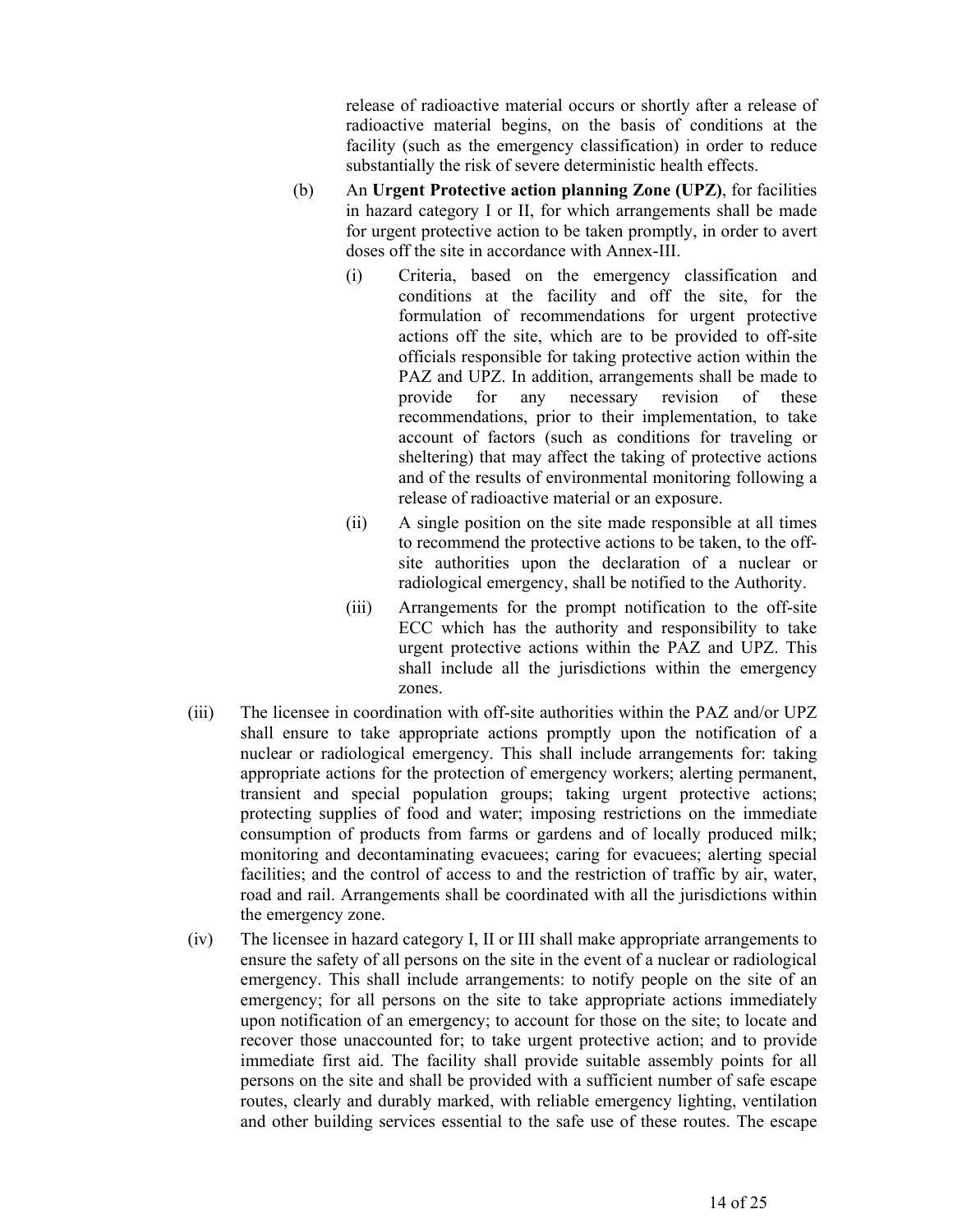routes shall have considerations for radiation zoning and fire protection. Suitable alarm systems and means of communication shall be provided so that all persons present in the facility and on the site can be warned and instructed, even under emergency conditions.

(v) The licensee in hazard category I, II or III shall ensure the availability of diverse means of communication necessary for communicating protective actions to be taken on-site and by the off-site authorities at all times.

# (5) **Providing Information and Issuing Instructions and Warnings to the Public**

# (a) **Response**

(i) Upon declaration of a general emergency the licensee shall make arrangements that the public is promptly warned of the emergency and informed of the protective actions that they should take. There shall be no undue delay that could jeopardize the effectiveness of the protective actions.

# (b) **Preparedness**

- (i) The licensee for facilities in hazard category I or II, shall make arrangements to provide information on the response to a nuclear or radiological emergency to permanent, transient and special population groups and to special facilities within the PAZ and the UPZ. This shall include information on the nature of the hazard, on how people will be warned or notified and on the actions to be taken in the event of a nuclear or radiological emergency. The information shall be provided in the languages mainly spoken in these emergency zones and the effectiveness of this public information programme shall be periodically assessed by the licensee.
- (ii) The licensee shall make arrangements for facilities in hazard category I or II to provide promptly a warning and instruction to permanent, transient and special population groups and to special facilities in the PAZ and the UPZ upon declaration of an emergency class. This shall include instructions in the languages mainly spoken in these emergency zones on the immediate actions to be taken.

# (6) **Protecting Emergency Workers**

# (a) **Response**

(i) The licensee shall make arrangements to protect emergency workers, in accordance with agreed emergency plans and obligations under relevant national regulations.

- (i) The licensee shall make arrangements to designate as emergency workers those who may undertake an intervention to do the following:
	- (1) to save lives or to prevent serious injury, including severe deterministic health effects;
	- (2) to take actions to avert a large collective dose; or
	- (3) to take actions to prevent the development of catastrophic conditions.
- (ii) Those called upon to respond at a facility in hazard category I, II or III or within the PAZ or the UPZ shall be designated as emergency workers. In addition, the radiation specialists, radiation protection officers and radiological assessors who may respond to emergencies involving practices or other hazards in hazard category IV shall be considered emergency workers.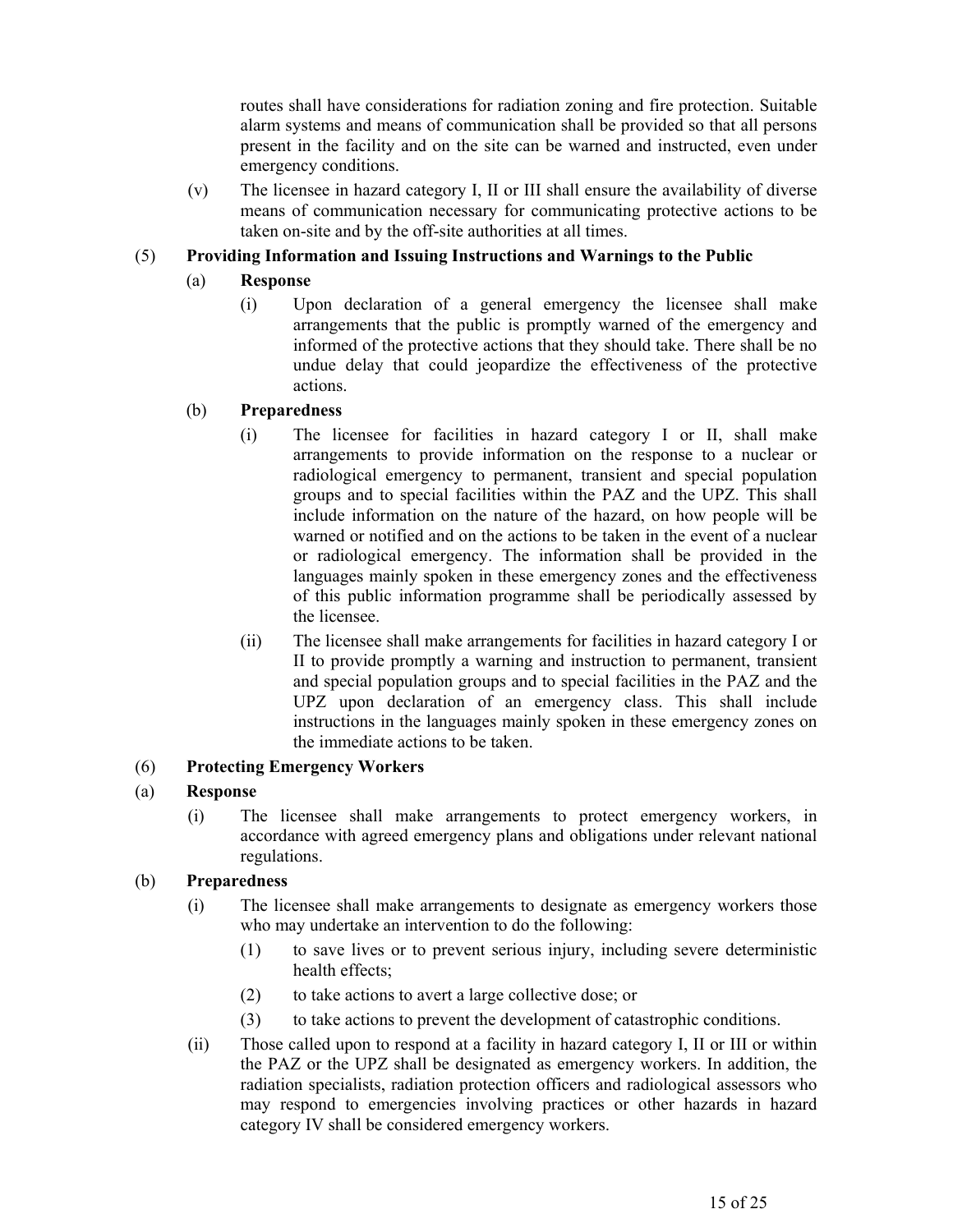- (iii) Those persons who may be called upon from off site authorities shall be informed of the risks of radiation exposure and the meanings of radiation signs and placards.
- (iv) Emergency plans accepted by the Authority shall be adopted for managing, controlling and recording the doses received by emergency workers. This shall include default operational levels of dose for emergency workers for different types of response activities, which are set in quantities that can be directly monitored during the performance of these activities (such as the integrated dose from external penetrating radiation). In setting the default operational levels of dose for emergency workers, the contribution to doses via all exposure pathways shall be taken into account [refer Annex-I].
- (v) For facilities in hazard category I, II or III the anticipated hazardous conditions in which emergency workers may be required to perform response functions on or off the site shall be identified by the licensee.
- (vi) The licensee shall make arrangements for taking all practicable measures to provide protection for emergency workers for the range of anticipated hazardous conditions in which they may have to perform response functions on or off the site. This shall include: arrangements to assess continually and to record the doses received by emergency workers; procedures to ensure that doses received and contamination are controlled in accordance with established emergency plans; and arrangements for the provision of appropriate specialized protective equipment, procedures and training for emergency response in the anticipated hazardous conditions.
- (vii) Once the emergency phase of an intervention has ended, workers undertaking recovery operations, such as the recovery of sources, repairs to the facility and buildings, waste disposal or decontamination of the site and surrounding area, shall be subject to the full system of detailed requirements for occupational exposure control as specified in PAK/904.
- (viii) When the intervention has ended, the doses received and the consequent health risk shall be communicated to the workers involved.
- (ix) The designated person within each response organization (on-site as well as offsite) responsible for ensuring compliance with the requirements for the protection of workers undertaking an intervention shall be specified in emergency plans and procedures.

# (7) **Assessing the Initial Phase**

#### (a) **Response**

- (i) The licensee shall appraise the magnitude and likely development of hazardous conditions initially and throughout the emergency in order to identify new hazards promptly and to refine the strategy for response accordingly.
- (ii) The licensee shall carry out radiation monitoring and environmental sampling and assessment in order to identify new hazards promptly and to refine the strategy for response accordingly.
- (iii) The licensee shall promptly make available the information about emergency conditions, emergency assessments and the protective actions recommended and taken to all relevant off-site response organizations throughout the period of the emergency.

#### (b) **Preparedness**

(i) Licensee of practices or sources in hazard category IV shall make arrangements: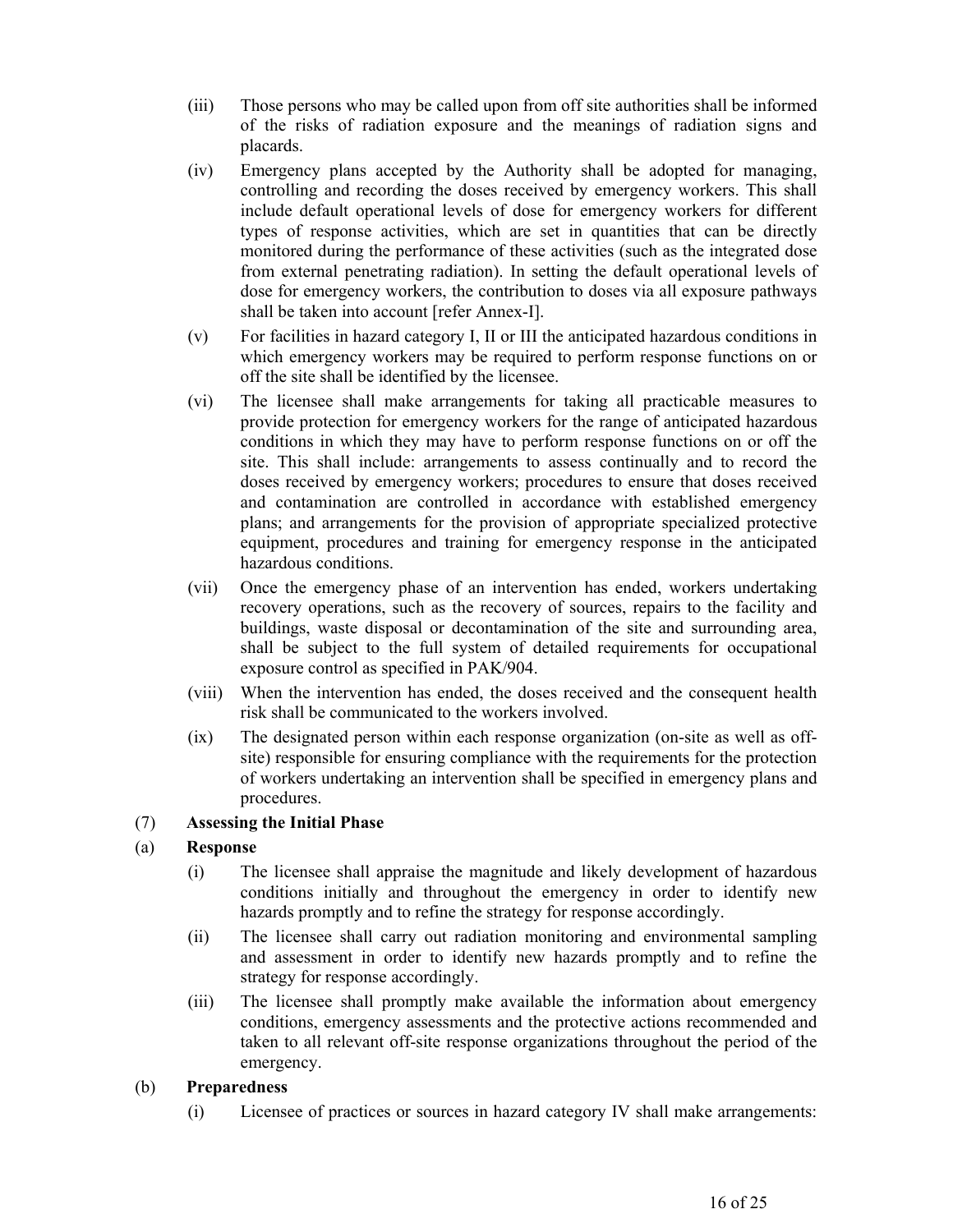to characterize the extent and significance of any abnormal exposures or contamination; to initiate immediate mitigatory and protective actions on the site; to identify the members of the public who are potentially exposed; and to communicate the extent of the hazard and the recommended protective actions to the appropriate off-site response organizations.

- (ii) The licensee of facilities in hazard category I, II or III shall make arrangements to assess promptly: abnormal conditions at the facility; exposures and releases of radioactive material; radiological conditions on and off the site; and any actual or potential exposures of the public. These assessments shall be used for mitigatory actions by the licensee, emergency classification, urgent protective actions to be taken on the site, the protection of workers and recommendations for urgent protective actions to be taken off the site. These arrangements shall include access to instruments displaying or measuring those parameters that can readily be measured or observed in the event of a nuclear or radiological emergency and which form the basis for the EALs used to classify emergencies. For these arrangements the expected response of the instrumentation or systems at the facility under abnormal conditions shall be taken into account.
- (iii) For the PAZ & UPZ, the licensee shall make arrangements for promptly assessing any radioactive contamination, releases of radioactive material and doses for the purpose of deciding on or adapting the urgent protective actions to be taken following a release of radioactive material. This capability shall include arrangements for promptly conducting environmental monitoring and monitoring for contamination on people (e.g. evacuees) within the emergency zones, including the availability of designated trained teams and instrumentation. In addition, arrangements shall be made for promptly assessing the results of environmental monitoring and monitoring for contamination on people in order to decide on or to adapt urgent protective actions to protect workers and the public, including the application of operational intervention levels (OILs) with arrangements to revise the OILs as appropriate to take into account the conditions prevailing during the emergency.
- (iv) For the team of radiation specialists who provide support to the emergency workers, arrangements shall be made by the licensee for identifying gamma, beta and alpha emitters and for delineating the areas in which urgent protective action is warranted.
- (v) The licensee shall make arrangements to ensure that relevant information is recorded during an emergency and retained for use during the emergency, in evaluations conducted following the emergency and for the long term health monitoring and follow-up of the emergency workers and members of the public who may potentially be affected.

# (8) **Managing the Medical Response**

#### (a) **Response**

(i) The licensee shall make arrangements for provision of appropriate specialized treatment to any person who receives a dose that could potentially result in severe deterministic health effects.

- (i) The licensee shall make arrangements for medical personnel and emergency staff on the site, to be made aware of the medical symptoms of radiation exposure and immediate actions warranted if a nuclear or radiological emergency is suspected.
- (ii) Facilities in hazard category I, II or III licensee shall have appropriate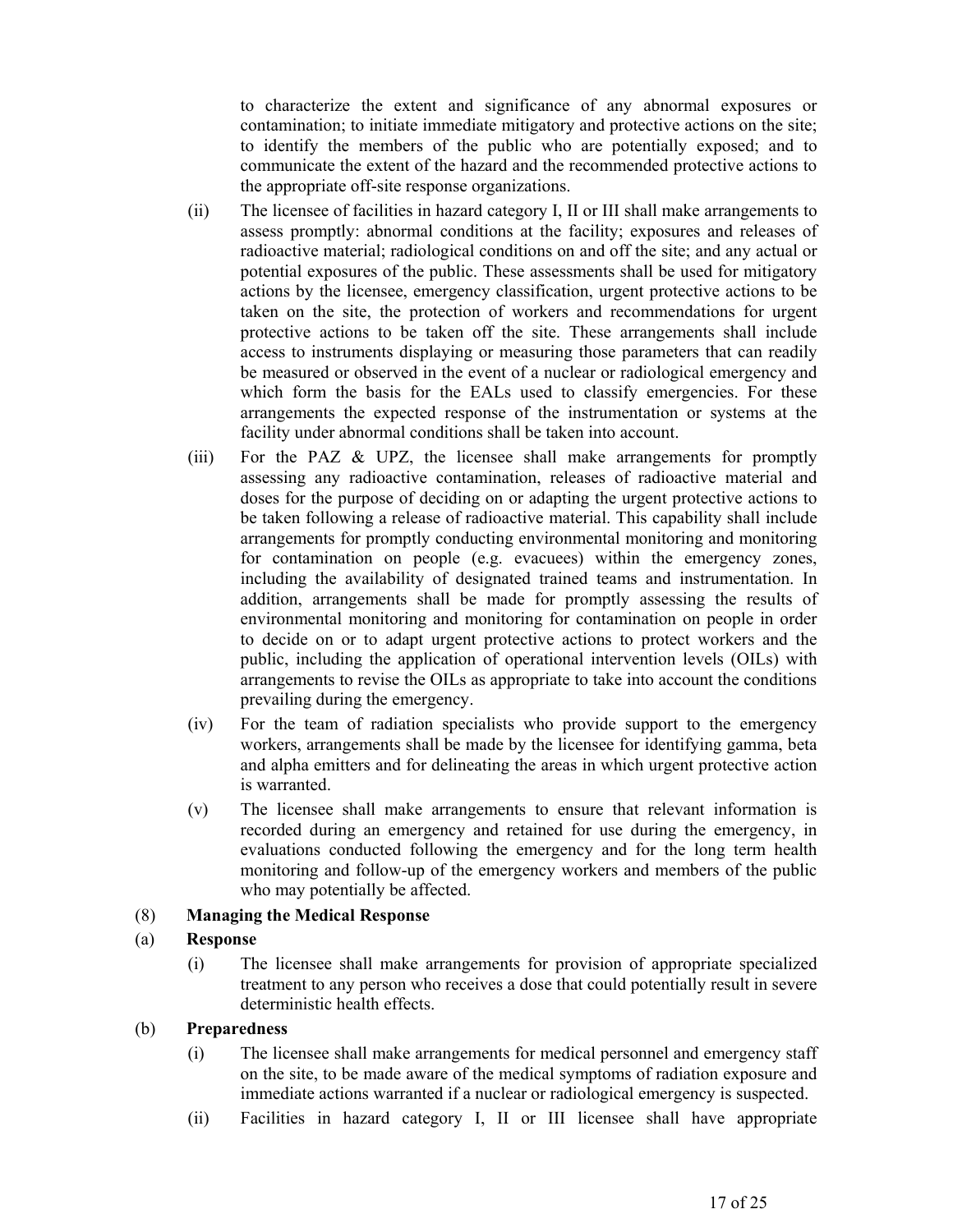arrangements to treat a limited number of contaminated or overexposed workers, including arrangements for first aid, the estimation of doses, medical transport and the initial medical treatment of contaminated or highly exposed individuals.

(iii) The licensee of a facility in hazard category I or II shall have a medical management plan/procedure for the treatment of highly exposed members of the public or workers, if required, in designated medical facilities.

# (9) **Keeping the Public Informed**

# (a) **Response**

(i) The licensee shall take all practicable steps to provide the public with useful, timely, consistent and appropriate information throughout a nuclear or radiological emergency.

# (b) **Preparedness**

- (i) The licensee shall make all necessary arrangements for: providing useful, timely, consistent and appropriate information to the public in the event of a nuclear or radiological emergency; responding to incorrect information and rumors; and responding to requests for information from the public and from the news and information media.
- (ii) These arrangements shall be made in coordination/consultation with the Authority, NDMA/PDMA/DDMA and other local response organizations.

## (10) **Taking Agricultural Countermeasures, Countermeasures Against Ingestion and Longer Term Protective Actions**

# (a) **Response**

The licensee shall;

- (i) Take agricultural countermeasures and longer term protective actions in accordance with Annex-III(b) to avert doses.
- (ii) Manage radioactive waste and contamination in accordance with existing regulations.
- (iii) Discontinue a protective action when further assessment shows that continuation of the action is no longer justified.

- (i) The licensee shall follow the intervention levels and action levels for agricultural countermeasures, countermeasures against ingestion and longer term protective actions in accordance with Annex-III(b).
- (ii) In the UPZ and beyond, where relocation may be necessary as a result of a major release of radioactive material from a facility in hazard category I or II, the licensee shall ensure arrangements for temporary relocation in coordination with off-site response organizations. These arrangements shall include: Operational Intervention Levels (OILs) for dose rates due to deposition; the means to revise the OILs; timely monitoring for ground contamination; the means for accomplishing relocation; and arrangements for assisting those persons who have been relocated.
- (iii) The licensee in collaboration with off-site response organizations shall ensure arrangements for emergency zones; for monitoring the contamination levels of vehicles, personnel and goods moving into and out of contaminated areas in order to control the spread of contamination. This shall include the setting of operational criteria for the results of the monitoring that indicate the need for decontamination or controls.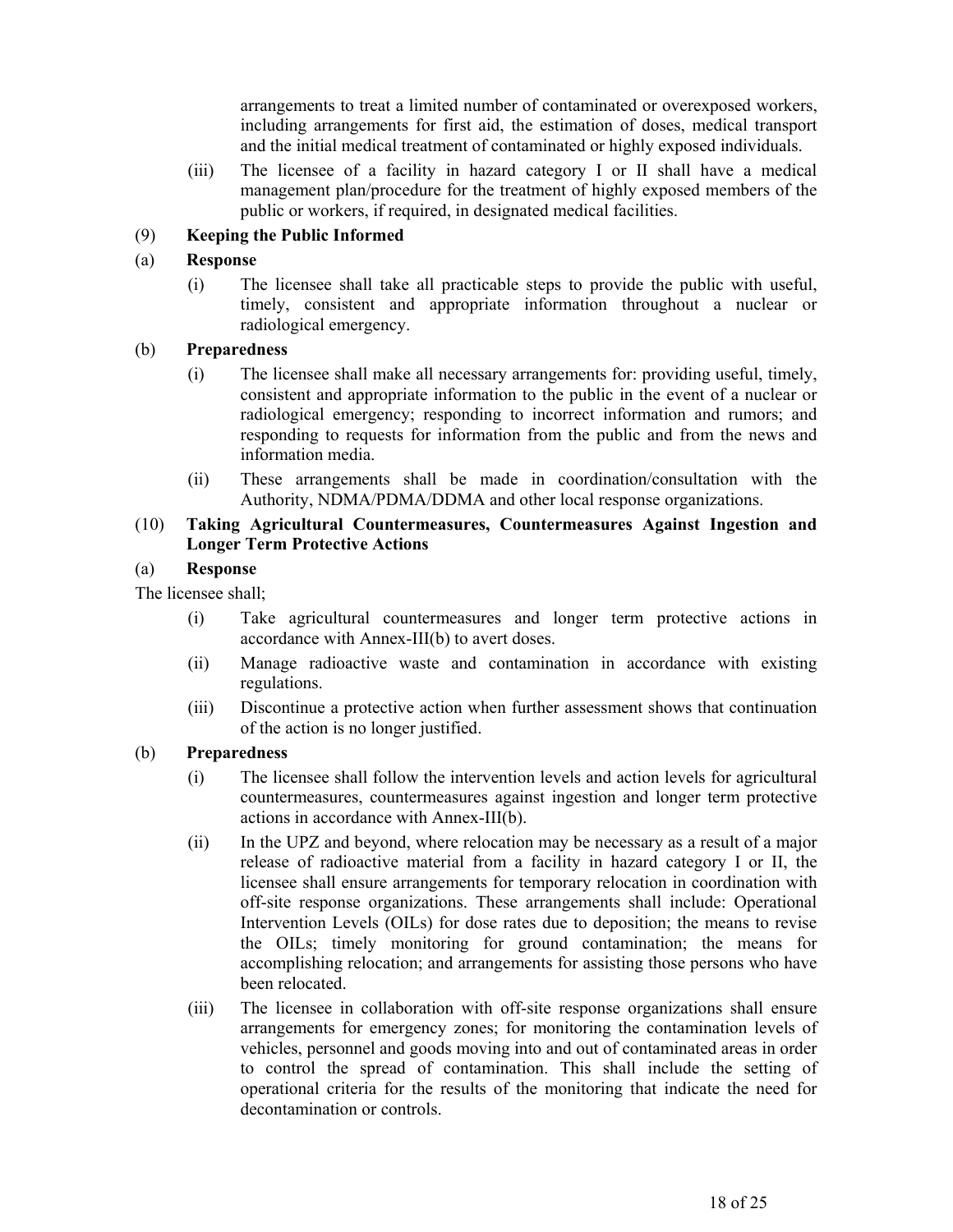- (iv) Arrangements shall be made for the safe and effective management of radioactive waste in accordance with PAK/915.
- (v) The licensee in hazard category I or II shall make arrangements to assess exposure incurred by members of the public as a consequence of a nuclear or radiological emergency. The assessments shall be based on the best available information, and shall be promptly updated in the light of any information that would produce substantially more accurate results. Comprehensive records shall be maintained of assessments and their updates and of monitoring results for workers, public and the environment.

# (11) **Conducting Recovery Operations**

## (a) **Response**

(i) Once the emergency phase of an intervention has ended, workers undertaking recovery operations shall be subject to the full system of detailed requirements for occupational exposure as prescribed in PAK/904.

## (b) **Preparedness**

(i) After the termination of plant or site emergency the licensee shall establish arrangements for the transition from emergency phase operations to routine recovery operations. Decisions to cancel restrictions and other arrangements imposed in response to a nuclear or radiological emergency shall be made by a formal process. Principles and criteria for intervention actions shall be established under intimation to the Authority.

# **9. Requirements for Infrastructure**

## (1) **Organization**

- (a) The Licensee shall establish organizational relationships and interfaces between all the major response organizations.
- (b) The positions responsible within operating and off-site response organization for the performance of the response functions specified in Section-9 shall be assigned in the off-site emergency plans. The copy of the off-site emergency plan shall be made available to all parties involved.
- (c) Sufficient numbers of qualified personnel shall be available at all times in order that appropriate positions can be promptly staffed as necessary following the declaration and notification of a nuclear or radiological emergency.

#### (2) **Plans and Procedures**

- (a) Plans for emergency response shall be based on the assessment of the hazards as described in Section-8, including events with potentially severe consequences.
- (b) The plans for response to a nuclear or radiological emergency shall be coordinated with any other plans such as plans for physical protection or fire fighting, which may be implemented in an emergency in order to ensure that the simultaneous implementation of the plans would not seriously reduce their effectiveness or cause conflicts.
- (c) The licensee shall ensure that emergency plans are periodically reviewed, updated and are submitted to the Authority.
- (d) Emergency plans shall include, as appropriate:
	- (i) allocation of responsibilities for performing the functions specified in Section-9;
	- (ii) identification of the various Postulated Initiating Events (PIEs), operating and other conditions which could lead to the need for intervention;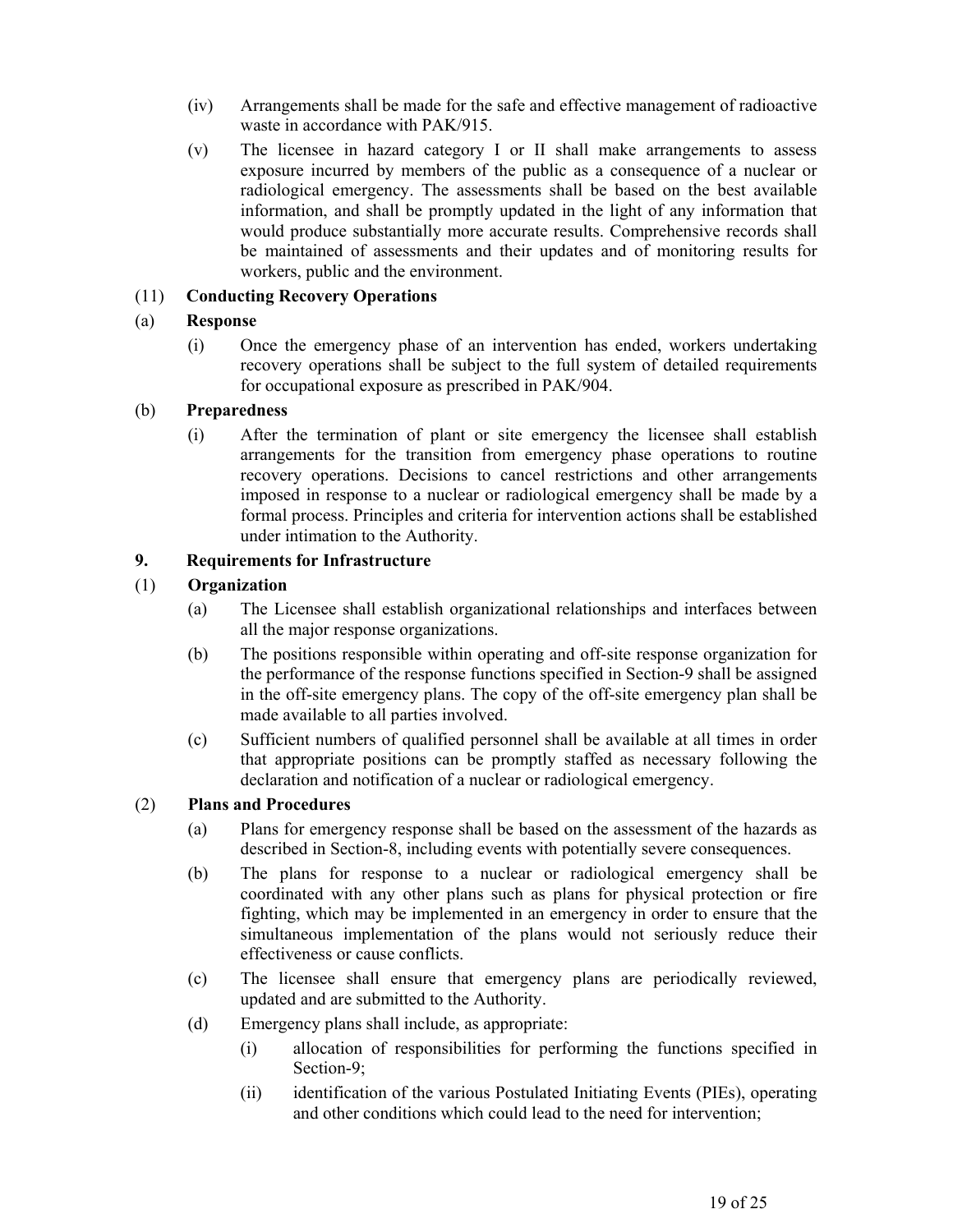- (iii) intervention levels, as specified in Annex-III, for the relevant protective actions and the scope of their application, with account taken of the possible degrees of severity of accidents or emergencies that could occur;
- (iv) procedures, including assistance and communication arrangements, for contacting any relevant off-site response organizations;
- (v) a description of the methodology and instrumentation for assessing the nuclear or radiological emergency and its consequences on and off the site;
- (vi) a description of the public information arrangements in the event of a nuclear or radiological emergency; and
- (vii) the criteria for terminating each protective action.
- (e) The licensee of a facility or practice in hazard category I, II, III or IV shall prepare an emergency plan that covers all activities under its responsibility, to be adhered to in the event of an emergency and it shall be submitted to the Authority.
- (f) The emergency plan of the operating organization of a facility or practice in hazard category I, II or III, shall include the following [as appropriate]:
	- (i) a description of the on-site organization used to perform the functions specified in Section-9, including the designation of persons for directing on-site activities and for ensuring liaison with off-site organizations;
	- (ii) the conditions under which an emergency shall be declared, including the criteria for classification, a list of job titles and/or functions of persons empowered to declare it, and a description of suitable arrangements for alerting response personnel and authorities off the site;
	- (iii) the arrangements for initial and subsequent assessment of the conditions at the facility and radiological conditions on and off the site;
	- (iv) arrangements for minimizing the exposure of persons on and off the site to ionizing radiation and for ensuring medical treatment of casualties including arrangements to take protective actions if warranted on the basis of conditions at the facility to reduce the risk of severe deterministic health effects;
	- (v) assessment of the state of the facility or practice and the actions to be taken on the site to limit the extent of any radioactive release;
	- (vi) the chain of command and communication, including a description of related facilities and procedures;
	- (vii) an inventory of the emergency equipment to be kept in readiness at specified locations;
	- (viii) the actions to be taken by persons and organizations involved in the implementation of the plan for each class of emergency;
	- (ix) arrangements for declaring the termination of an emergency.
- (g) On-site emergency plans shall be implemented by the licensee whereas the coordination with off-site response organizations regarding implementation of off-site emergency plans shall be ensured by the licensee.

# (3) **Logistical Support and Facilities**

(a) The licensee shall make available the adequate tools, instruments, supplies, equipment, communication systems, facilities and documentation (such as procedures, checklists, telephone numbers and manuals) for performing the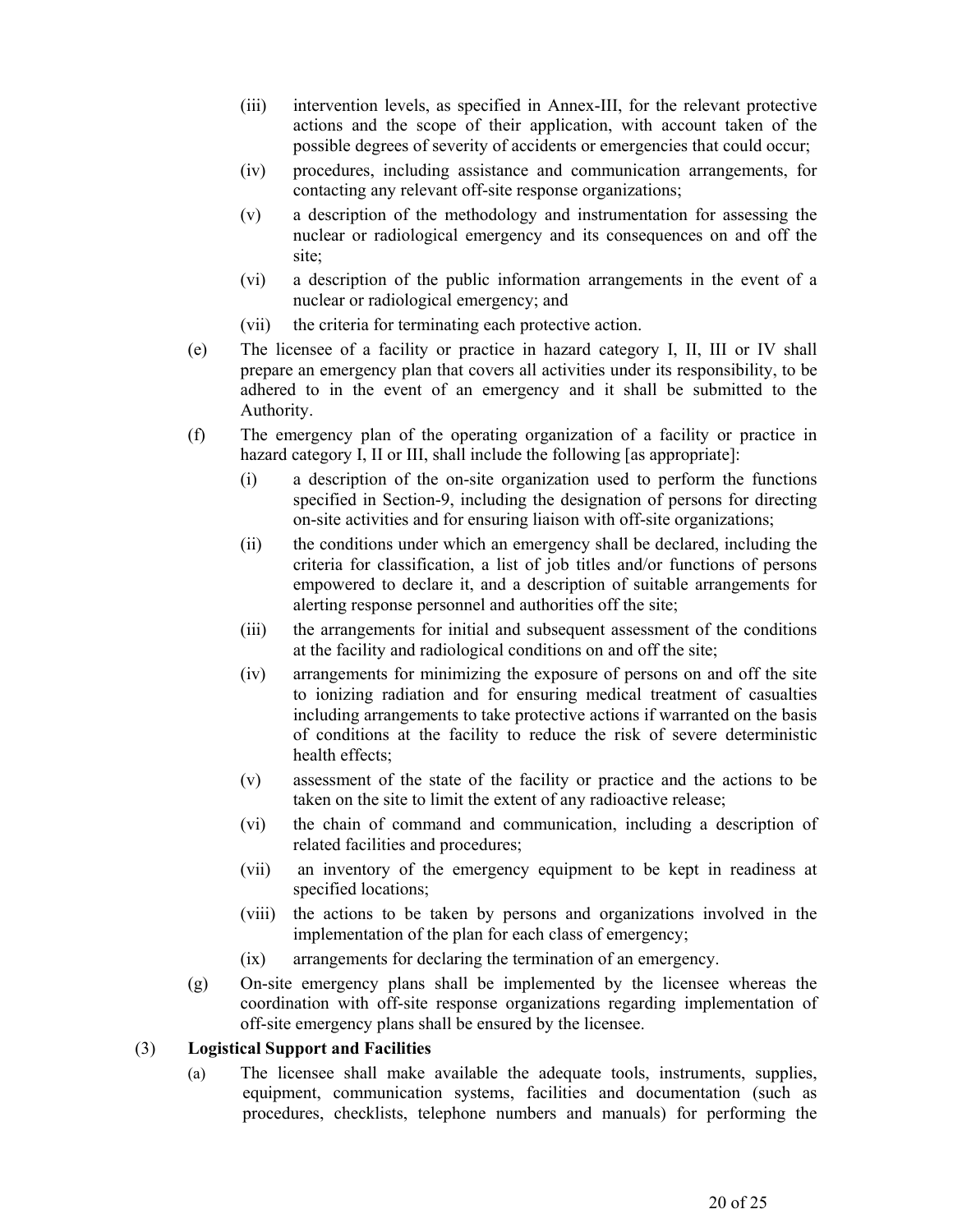functions specified in Section-9. These support items shall be located or provided in a manner that allows their effective use under postulated emergency conditions.

- (b) For facilities in hazard category I or II, emergency facilities shall be designated where the following will be performed in the different phases of the response: the coordination of on-site response actions; the co-ordination of local off-site response actions (radiological and conventional); the co-ordination of national response actions; co-ordination of public information and co-ordination of offsite monitoring and assessment. Several of these activities may be performed at a single centre and the location may change in the different phases of the response. These emergency facilities shall be suitably located and/or protected so as to enable the exposure of emergency workers to be managed in accordance with Annex-I.
- (c) For facilities in hazard category I and II, an on-site emergency control centre, separated from the facility control room, shall be provided to serve as a meeting place for the emergency staff who will operate from there in the event of an emergency. Information about important facility parameters and radiological conditions in the facility and its immediate surroundings should be available there. The room should provide means of communication with the control room, the supplementary control room and other important points in the facility, and with the on-site and off-site emergency response organizations. Appropriate measures shall be taken to protect the occupants for a protracted time against hazards resulting from a severe accident.

## (4) **Training, Drills and Exercises**

- (a) The licensee shall:
	- (i) make arrangements for the selection of personnel and for training to ensure that the personnel have the requisite knowledge, skills, abilities, equipment, and procedures and other arrangements to perform their assigned response functions, the arrangements shall include ongoing refresher training on an appropriate schedule and arrangements for ensuring that personnel assigned to positions with responsibilities for emergency response undergo the specified training;
	- (ii) instruct all employees and all other persons on the site of facilities in hazard category I, II or III about the arrangements for them to be notified of an emergency and their actions when notified of an emergency.
- (b) Exercises/drills shall be conducted to ensure that all specified functions required to be performed during emergency response and all organizational interfaces for facilities in hazard category I, II or III are tested at intervals agreed by the Authority in the emergency plans. The exercises shall include the participation, in some exercises, of as many as possible of the response organizations concerned. All the exercises shall be systematically evaluated however some of these shall be observed/evaluated by the Authority. The schedule of exercises/drills shall be subject to review and updating in the light of experience gained.
- (c) The staff responsible for critical response functions for a facility in hazard category I, II or III shall participate in training drills/exercises at least once every year.
- (d) The officials off the site responsible for implementation and coordination of protective actions for the population within the PAZ and/or UPZ shall be trained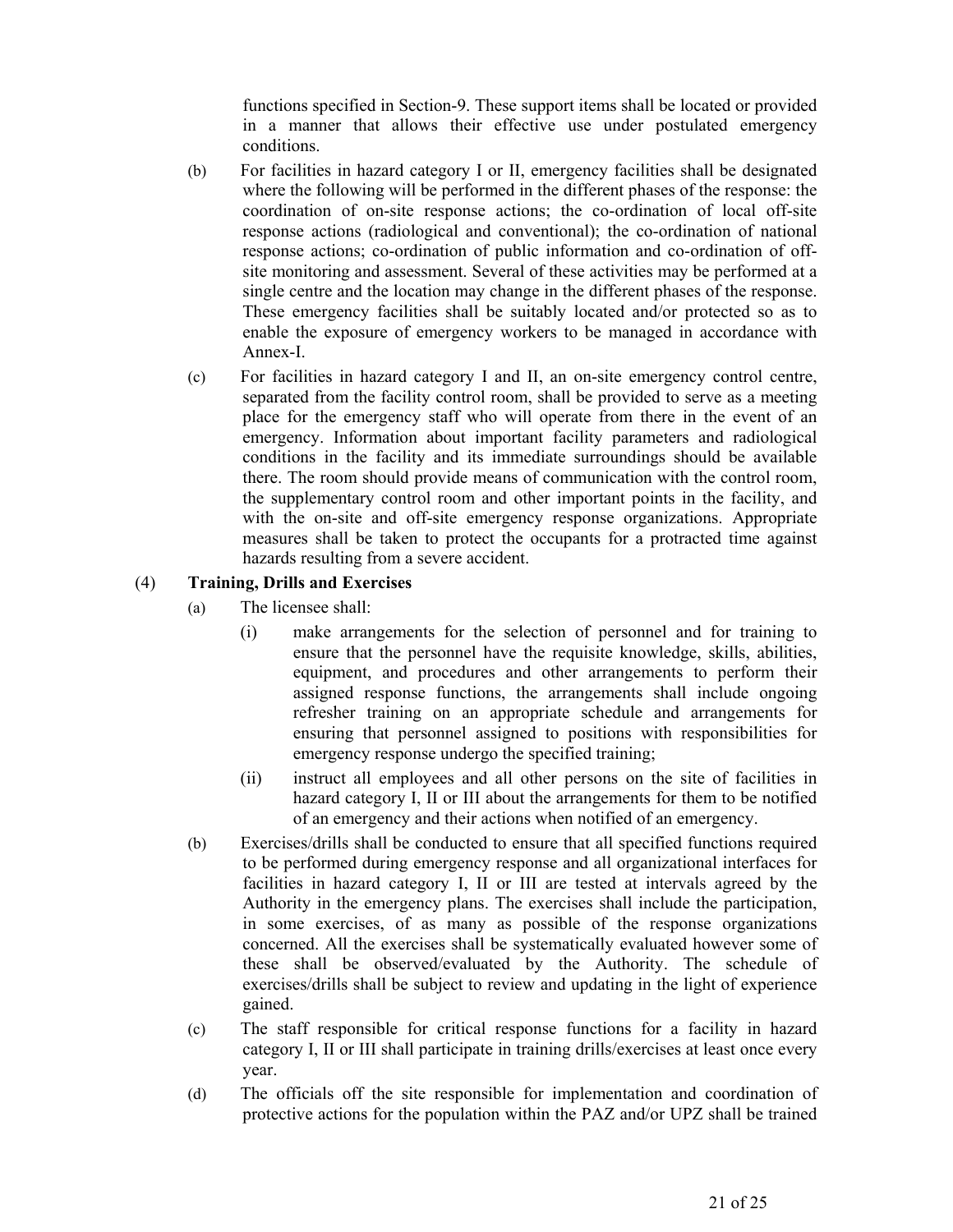in the strategy for implementation of protective actions.

(e) The performance of exercises at facilities in hazard category I, II or III shall be evaluated against established response objectives that demonstrate that identification, notification, activation and other initial response actions can be performed in time to achieve the practical goals of emergency response.

### (5) **Quality Assurance Programme**

- (a) The licensee of a facility in hazard category I shall establish a quality assurance programme, in accordance with PAK/912, to ensure a high degree of availability and reliability of all the supplies, equipment, communication systems and facilities necessary to perform the functions in an emergency as specified in Section-9.
- (b) The licensee of a facility, practice or source in hazard category II or III shall establish a quality assurance programme to ensure a high degree of availability and reliability of all the supplies, equipment, communication systems and facilities necessary to perform the functions in an emergency as specified in Section-9. This programme shall include arrangements for inventories, resupply, tests and calibrations, made to ensure that these items and facilities are continuously available and functional for use in an emergency. Arrangements shall be made to maintain, review and update emergency plans, procedures and other arrangements and to incorporate lessons learned from operating experience (such as the response to emergencies) and emergency drills and exercises.

# **ANNEX - I**

# **Requirements on Protection for Workers Undertaking an Intervention**

- 1. When undertaking intervention, all reasonable efforts shall be made to keep doses to workers below twice the maximum single year dose limit, except for life saving actions, in which every effort shall be made to keep doses below ten times the maximum single year dose limit in order to avoid deterministic effects on health. In addition, workers undertaking actions in which their doses may approach or exceed ten times the maximum single year dose limit shall do so only when the benefits to others clearly outweigh their own risk.
- 2. Workers who undertake actions in which the dose may exceed the maximum single year dose limit shall be volunteers and shall be clearly and comprehensively informed in advance of the associated health risk, and shall, to the extent feasible, be trained in the actions that may be required.
- 3. Once the emergency phase of an intervention has ended, workers undertaking recovery operations, such as repairs to [the facility] and buildings, waste disposal or decontamination of the site and surrounding area, shall be subject to the full system of detailed requirements for occupational exposure prescribed in PAK/904.
- 4. Workers shall not normally be precluded from incurring further occupational exposure because of doses received in an emergency exposure situation. However, qualified medical advice shall be obtained before any such further exposure if a worker who has undergone an emergency exposure receives a dose exceeding ten times the maximum single year dose limit or at the worker's request.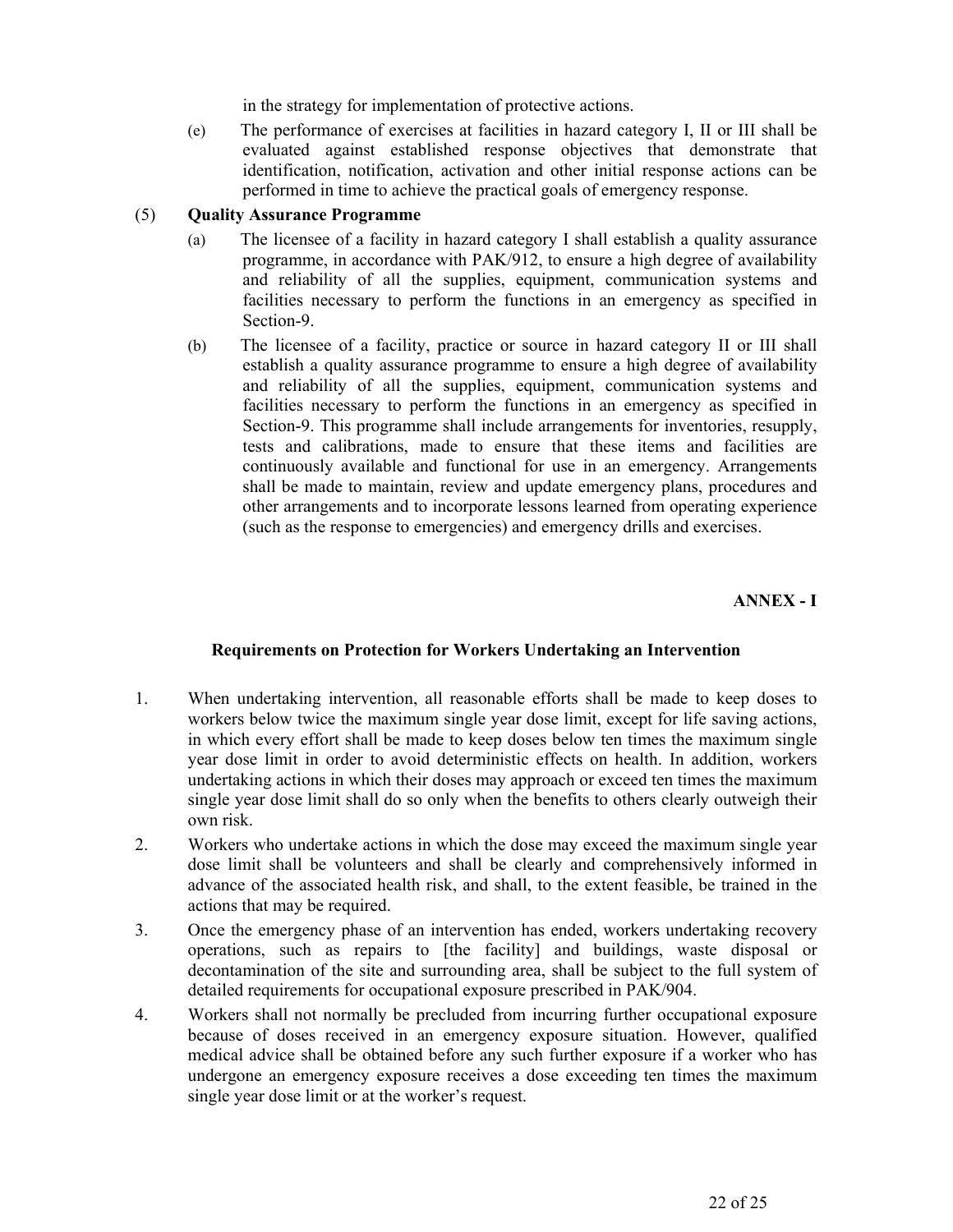## **Dose Levels at Which Intervention is Expected to be Undertaken Under any Circumstances**

- 1. Table II gives action levels of dose for acute exposure by organ or tissue at which intervention is expected to be taken under any circumstances.
- 2. The possibility of deterministic effects for doses greater than about 0.1 Gy (delivered over less than 2 days) to an embryo or fetus should be taken into account in considering the justification and optimization of actual action levels for immediate protection.

## **ANNEX - III**

#### **Guidelines for Intervention Levels and Action Levels in Emergency Exposure Situations**

#### **1. Urgent Protective Actions: Sheltering, Evacuation, Iodine Prophylaxis**

- (1) The generic optimized intervention level for sheltering is 10 mSv of avertable dose in a period of no more than 2 days. Sheltering at lower intervention levels may be advised for shorter periods so as to facilitate further countermeasures, e.g. evacuation.
- (2) The generic optimized intervention value for temporary evacuation is 50 mSv of avertable dose in a period of no more than 1 week. Initiation of evacuation at lower intervention levels may be advised for shorter periods, where evacuation can be carried out quickly and easily, e.g. for small groups of people. Higher intervention levels may be appropriate in situations where evacuation would be difficult, e.g. for large population groups or if there is inadequate transport.
- (3) The generic optimized intervention value for iodine prophylaxis is 100 mGy of avertable committed absorbed dose to the thyroid due to radioiodine.

#### **2. Generic Action Levels for Foodstuffs**

- (1) Generic action levels for foodstuffs are given in Table III. For practical reasons, the criteria for separate radionuclide groups shall be applied independently to the sum of the activities of the radio nuclides in each group.
- (2) Classes of food, such as spices, that are consumed in small quantities (e.g. less than 10 kg per person per year), which represents a very small fraction of the total diet and would increase individual exposure very little, may have action levels ten times higher than those for major foodstuffs.
- (3) Action levels for the withdrawal and substitution of specific supplies of food and drinking water shall be specified in emergency plans as appropriate.

## **3. Temporary Relocation and Permanent Resettlement**

- (1) The generic optimized intervention levels for initiating and terminating temporary relocation are 30 mSv in a month and 10 mSv in a month, respectively. If the dose accumulated in a month is not expected to fall below this level within a year or two, permanent resettlement with no expectation of return to homes should be considered. Permanent resettlement should also be considered if the lifetime dose is projected to exceed 1 Sv.
- (2) The doses to be compared with these intervention levels are the total doses from all routes of exposure that can be averted by taking the countermeasure but usually this will exclude routes involving food and water.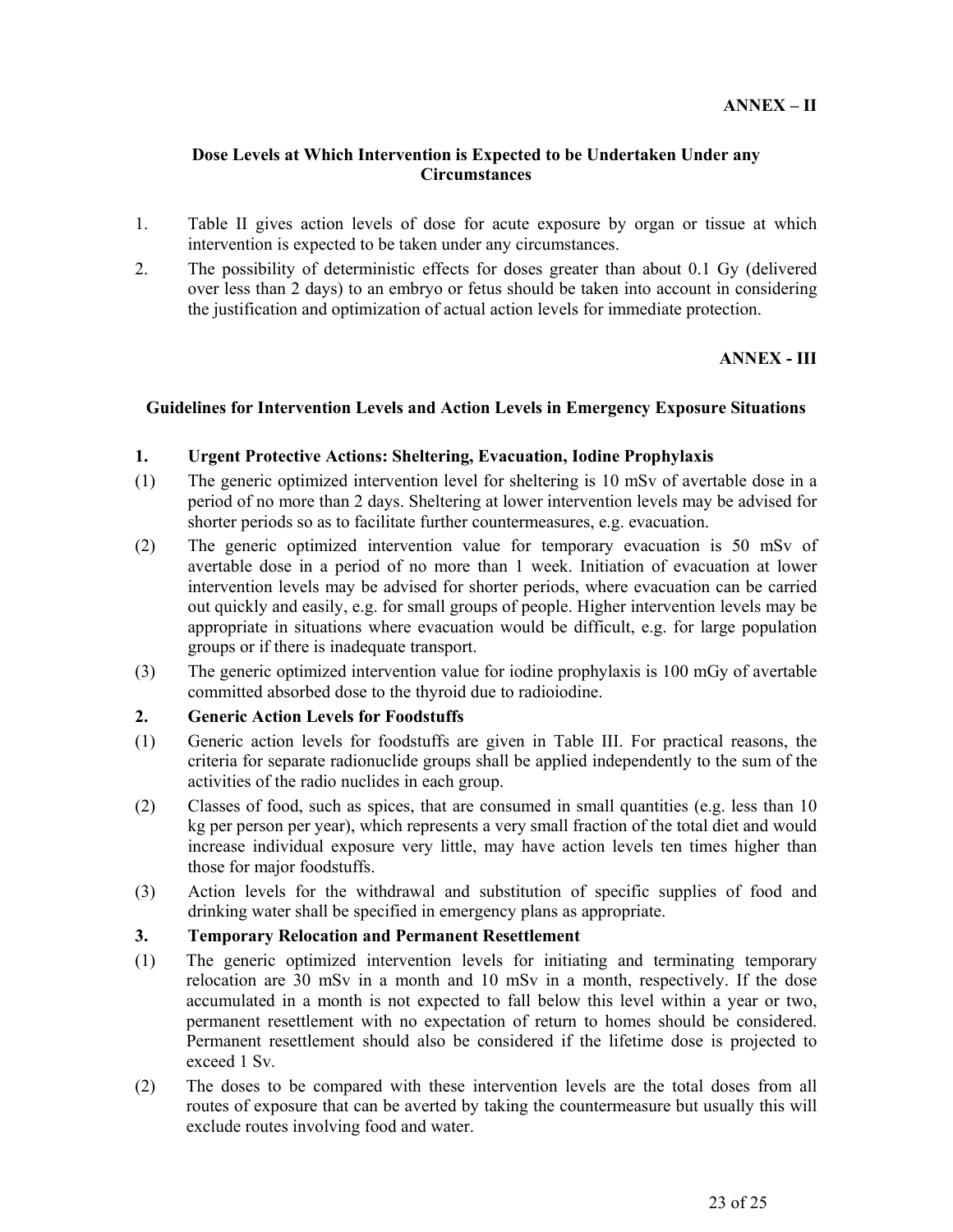## TABLE - I.

# **FIVE CATEGORIES OF NUCLEAR AND RADIATION RELATED HAZARDS FOR THE PURPOSES OF THE REQUIREMENTS**

| <b>Hazard</b><br>category | <b>Description</b>                                                                                                                                                                                                                                                                                                                                                                                                                                                                                                                                                                                                             |
|---------------------------|--------------------------------------------------------------------------------------------------------------------------------------------------------------------------------------------------------------------------------------------------------------------------------------------------------------------------------------------------------------------------------------------------------------------------------------------------------------------------------------------------------------------------------------------------------------------------------------------------------------------------------|
| I                         | Facilities, such as nuclear power plants, for which on-site events <sup>a</sup> (including very<br>low probability events) are postulated that could give rise to severe deterministic<br>health effects <sup>b</sup> off the site, or for which such events have occurred in similar<br>facilities.                                                                                                                                                                                                                                                                                                                           |
| $\mathbf{I}$              | Facilities, such as some types of research reactors, for which on-site events <sup>a</sup> are<br>postulated that could give rise to doses to people off the site that warrant urgent<br>protective action in accordance with Annexure III, or for which such events have<br>occurred in similar facilities. Hazard category II (as opposed to hazard category I)<br>does not include facilities for which on-site events (including very low probability<br>events) are postulated that could give rise to severe deterministic health effects off<br>the site, or for which such events have occurred in similar facilities. |
| III                       | Facilities, such as industrial irradiation facilities, for which on-site events are<br>postulated that could give rise to doses that warrant or contamination that warrants<br>urgent protective action on the site, or for which such events have occurred in<br>similar facilities. Hazard category III (as opposed to hazard category II) does not<br>include facilities for which events are postulated that could warrant urgent protective<br>action off the site, or for which such events have occurred in similar facilities.                                                                                         |
| IV                        | Activities that could give rise to a nuclear or radiological emergency that could<br>warrant urgent protective action in an unforeseeable location; such as activities<br>involving transport of dangerous mobile sources used in industrial radiography.                                                                                                                                                                                                                                                                                                                                                                      |
| V                         | Activities not normally involving sources of ionizing radiation, but which yield<br>products with a significant likelihood <sup>c</sup> of becoming contaminated as a result of<br>events at facilities in hazard category I or II, including such facilities in other States,<br>to levels necessitating prompt restrictions on products in accordance with<br>international standards.                                                                                                                                                                                                                                       |

- (a) Involving an atmospheric or aquatic release of radioactive material or external exposure (such as due to a loss of shielding or a criticality event) that originates from a location on the site.
- (b) Doses in excess of those for which intervention is expected to be undertaken under any circumstances; as per Annex II. See the definition of 'deterministic effect'.
- (c) Conditional on the occurrence of a significant release of radioactive material from a facility in hazard category I or II.